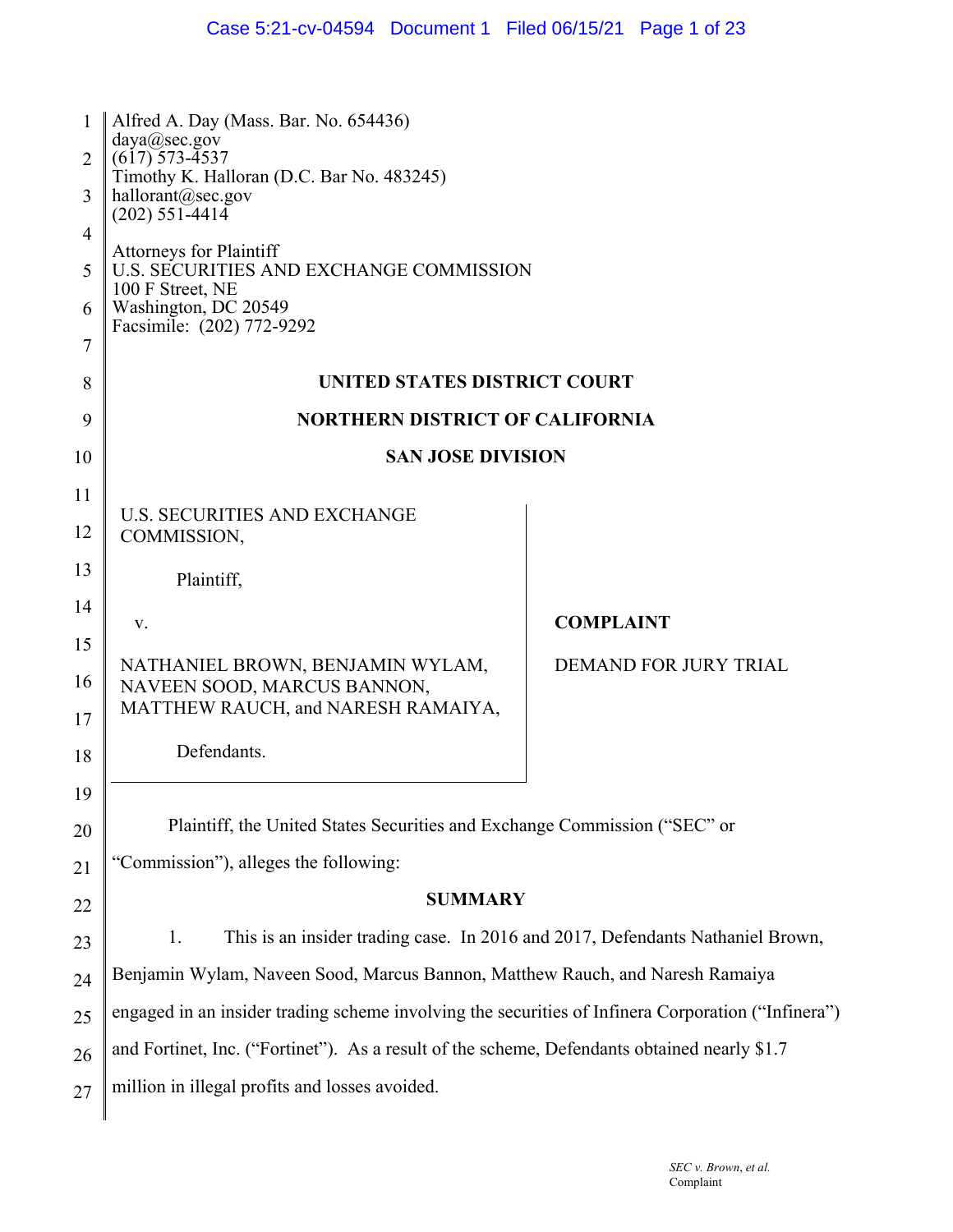#### Case 5:21-cv-04594 Document 1 Filed 06/15/21 Page 2 of 23

1 2 3 4 2. Wylam, who made more than \$1 million in illicit profits, admitted that he engaged in insider trading. On an Internet message board, Wylam stated that he had "friends" at publicly-traded companies in Silicon Valley and that "*Insider trading is part of my investment strategy*." (Emphasis added.)

5 6 7 8 9 10 11 3. From at least April 2016 through November 2017, Wylam regularly sought inside information from his close friend, Brown, who worked at Infinera. Brown, in violation of his duty of confidentiality to Infinera, repeatedly gave Wylam material nonpublic information regarding Infinera's upcoming quarterly financial results and guidance. Wylam used the material nonpublic information to trade Infinera securities and passed the information to Sood, who also traded on the information. Sood, in turn, passed the information to Bannon, Rauch, and Ramaiya, who also used it to trade.

12 13 14 15 16 17 18 4. Wylam, Sood, Bannon, Rauch, and Ramaiya (collectively, the "Infinera traders") knew, consciously avoided knowing, or were reckless in not knowing, that the material nonpublic information they received was obtained from an Infinera insider (Brown) in breach of his duty of confidentiality to the company. The Infinera traders used the material nonpublic information to purchase and sell Infinera securities ahead of the company's public earnings announcements. In total, the Infinera traders reaped approximately \$1.4 million in illicit profits and losses avoided from insider trading around several Infinera earnings announcements.

19 20 21 22 23 24 5. In October 2016, the scheme expanded to include trading in the securities of Fortinet, the company where Bannon worked. While employed by Fortinet, Bannon learned that the company planned to make an unexpected, preliminary earnings announcement, and that the news would be negative. In violation of his duty of confidentiality to Fortinet, Bannon tipped that material nonpublic information to his longtime friend, Sood, who used it to trade, and then passed it along to Wylam and Ramaiya, who also traded on the information.

25 26 27 6. Sood, Wylam, and Ramaiya (collectively, the "Fortinet traders") knew, consciously avoided knowing, or were reckless in not knowing, that the material nonpublic information was obtained from a Fortinet insider (Bannon) in breach of his duty of

- 2 -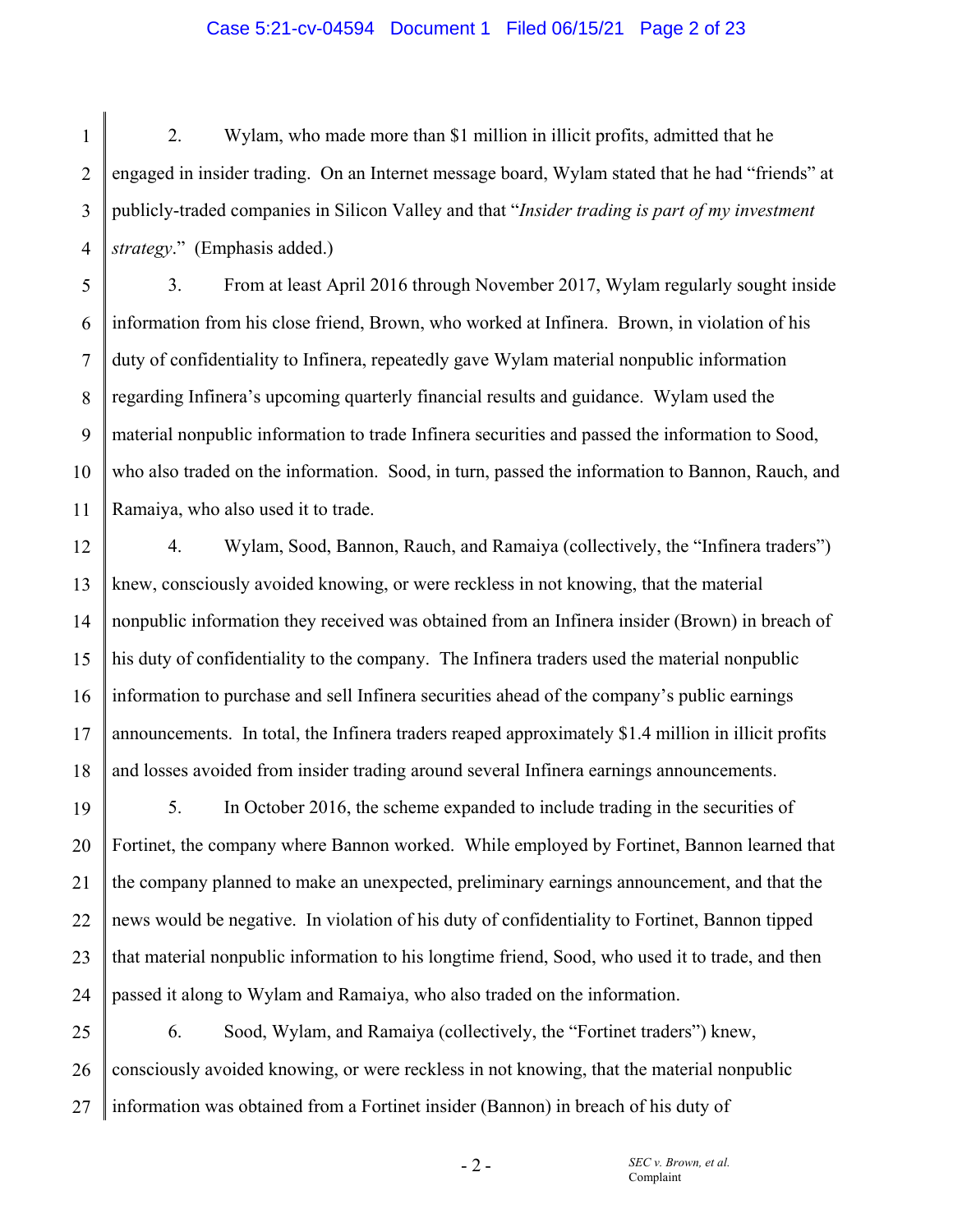## Case 5:21-cv-04594 Document 1 Filed 06/15/21 Page 3 of 23

1 2 3 4 confidentiality to the company. The Fortinet traders used the material nonpublic information to purchase and sell Fortinet securities ahead of the company's public earnings announcement. Together, the Fortinet traders made more than \$270,000 in illicit profits from insider trading around a single Fortinet earnings announcement.

5 6 7 7. By engaging in the conduct described herein, Defendants violated Section 10(b) of the Securities Exchange Act of 1934 ("Exchange Act"), 15 U.S.C. § 78j(b), and Rule 10b-5 thereunder, 17 C.F.R. § 240.10b-5.

8 9 8. Because of Defendants' violations, the SEC seeks permanent injunctive relief, civil monetary penalties, and any further relief that the Court deems appropriate.

10

## **JURISDICTION AND VENUE**

11 12 9. The Court has jurisdiction over this action pursuant to Sections 21, 21A, and 27 of the Exchange Act, 15 U.S.C. §§ 78u, 78u-1, and 78aa.

13 14 15 16 17 10. Venue is proper in this judicial district pursuant to Section 27(a) of the Exchange Act, 15 U.S.C. § 78aa, because certain of Defendants' acts constituting the violations alleged herein, including tipping and trading on material nonpublic information, occurred in this district. Additionally, Defendants Brown, Wylam, Sood, Bannon, and Ramaiya reside in Santa Clara County, within this district.

18 19 20 11. Assignment to the San Jose Division is appropriate pursuant to Civil Local Rule 3-2(c) and (e) because a substantial part of the events or omissions giving rise to the SEC's claims occurred in Santa Clara County, and most Defendants reside within that county.

21 22 23 12. Defendants, directly or indirectly, used the means or instrumentalities of interstate commerce, the mails, or the facilities of a national securities exchange, in connection with the violations alleged in this Complaint.

24

#### **DEFENDANTS**

25 26 27 13. **Nathaniel Brown**, age 49, resides in San Jose, California. Brown is a citizen of New Zealand and a lawful permanent resident of the United States. From approximately September 2011 until November 2017, Brown worked as a senior revenue manager at Infinera.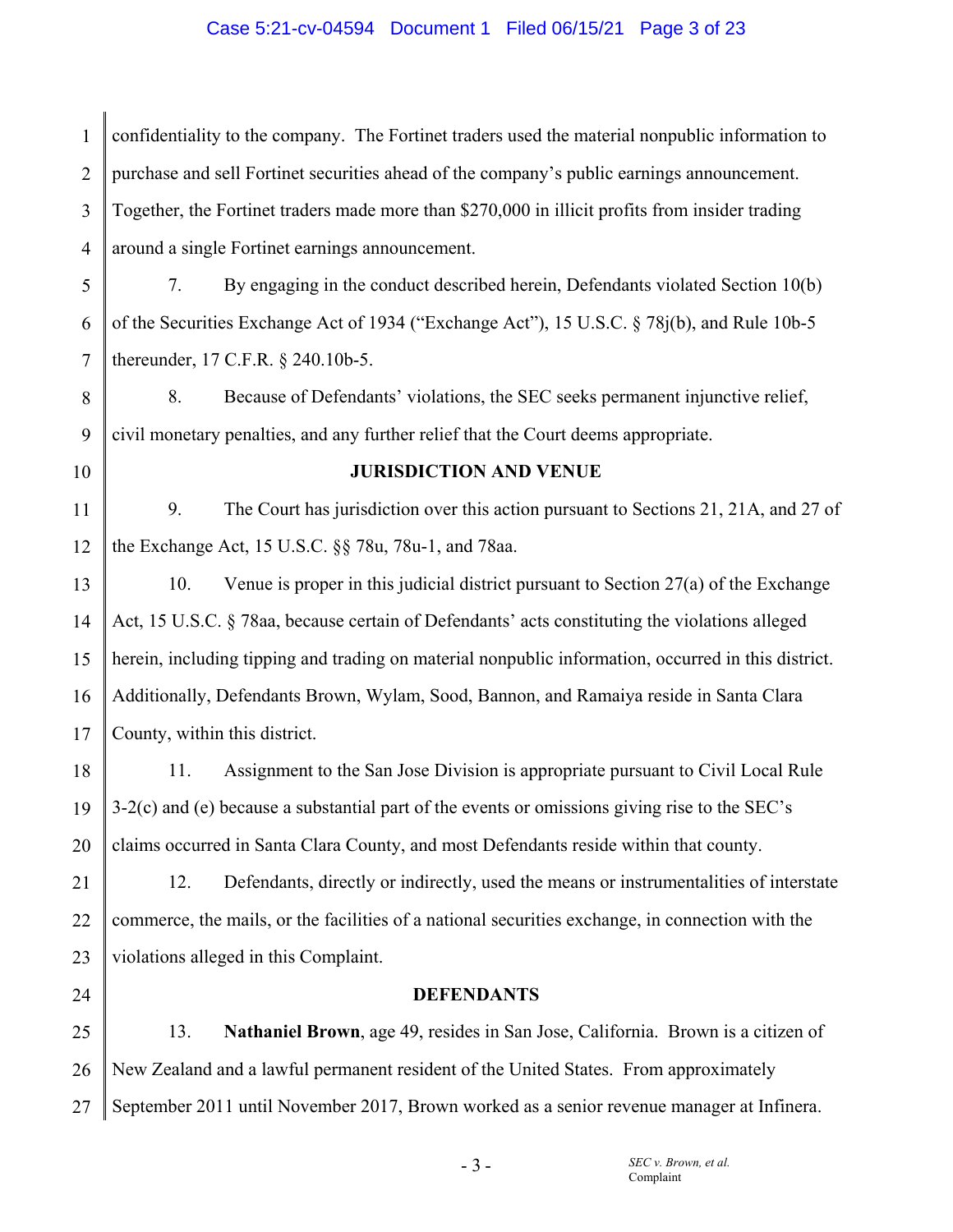1 2 3 At all relevant times, Brown maintained a close personal friendship with Wylam. Brown provided sworn investigative testimony to the SEC, and portions of that testimony are quoted herein.

4 5 6 7 8 9 10 11 12 13 14. **Benjamin Wylam**, age 42, resides in San Jose, California. At all relevant times, Wylam and Brown were close friends. After Brown gave Wylam the tips of inside information described herein, Wylam served as the best man in Brown's wedding. From at least April 2016 through the present, Wylam has worked as a high school teacher in Santa Clara, California. During the period of time alleged in this Complaint, Wylam also acted as a bookmaker, taking bets on sporting events from various people, including Sood and Bannon. When the SEC subpoenaed Wylam for investigative testimony, Wylam invoked his Fifth Amendment privilege against self-incrimination and refused to answer any questions about, among other things, his trading in Infinera and Fortinet securities and his tipping others with material nonpublic information about those companies.

14 15 16 17 15. **Naveen Sood**, age 49, resides in Campbell, California. At all relevant times, Sood was a close friend of Brown, Wylam, Bannon, and Ramaiya. In or around August 2015, Sood owed Wylam a gambling debt of more than \$100,000. Sood also owns and operates an equipment leasing and financing company that employs Ramaiya.

18 19 20 21 22 23 24 25 26 16. **Marcus Bannon**, age 47, resides in Los Gatos, California. Since approximately January 2011, Bannon has been a major account manager at Fortinet. Bannon and Rauch have been close friends since they were college roommates in the 1990s. After college, Bannon became friends with Sood, who Bannon introduced to Rauch. At all relevant times Bannon, Sood, and Rauch were close friends, and they periodically took trips together. Bannon also placed sports bets with Wylam. When the SEC subpoenaed Bannon for investigative testimony, Bannon invoked his Fifth Amendment privilege against self-incrimination and refused to answer any questions about, among other things, his trading in Infinera and Fortinet securities and his tipping others with material nonpublic information about those companies.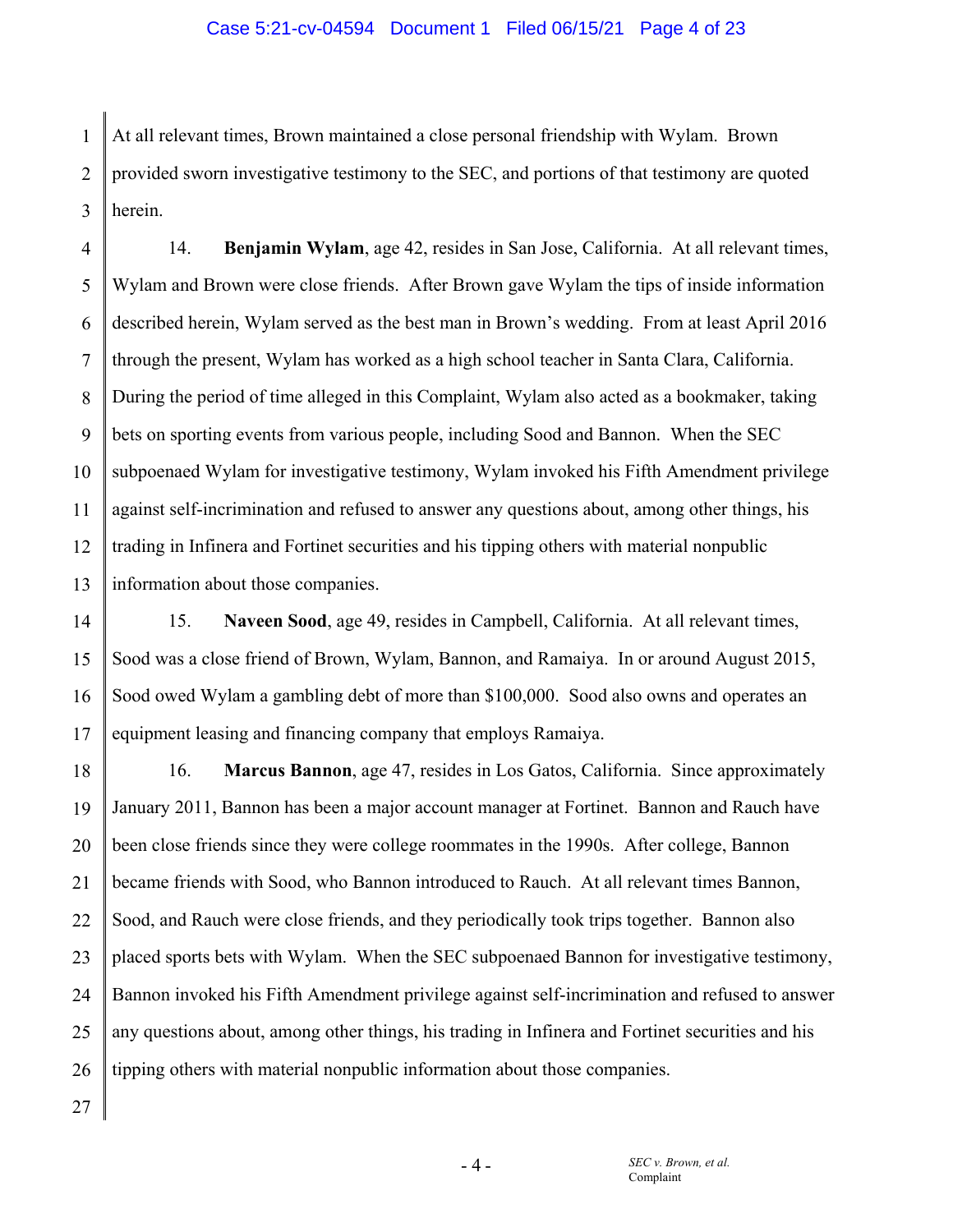# 17. **Matthew Rauch**, age 47, resides in Costa Mesa, California. At all relevant times, Rauch was a close friend of Sood and Bannon.

18. **Naresh Ramaiya**, age 41, resides in San Jose, California. From approximately 2001 to the present, Ramaiya has been employed by the equipment leasing company owned by Sood. Ramaiya and Sood also are close friends.

6

1

2

3

4

5

## **RELEVANT ENTITIES**

7 8 9 10 19. **Infinera Corporation** is a Delaware corporation with its headquarters in Sunnyvale, California. Infinera provides networking solutions in the telecommunications sector. Infinera's common stock is registered with the SEC pursuant to Section 12(b) of the Exchange Act and it trades on the NASDAQ exchange under the ticker "INFN."

11 12 13 14 20. **Fortinet, Inc.** is a Delaware corporation with its headquarters in Sunnyvale, California. Fortinet provides cybersecurity solutions. Fortinet's common stock is registered with the SEC pursuant to Section 12(b) of the Exchange Act and it trades on the NASDAQ exchange under the ticker "FTNT."

15

## **TRADING TERMINOLOGY**

16 17 18 19 21. An investor who establishes a "long position" in a security generally expects the security to increase in value, and the investor will profit from an increase in value. An investor who establishes a "short position" in a security generally expects the security to decrease in value, and the investor will profit from a decrease in value.

20 21 22 23 22. In a "short sale," an investor borrows and sells stock that the investor does not own. The investor must later buy the stock to return the borrowed shares. An investor who sells short generally expects the price of the stock to decrease after the short sale, so the investor can profit from the difference between the higher sell price and the lower buy price.

24 25 26 27 23. A stock options contract gives the owner the right to buy or sell a stock at a fixed price, known as the strike price, on or before a specified date, known as the expiration date. A "call" option contract typically gives the owner the right to purchase 100 shares of the underlying stock at a strike price for a specified period of time. A "put" option contract gives the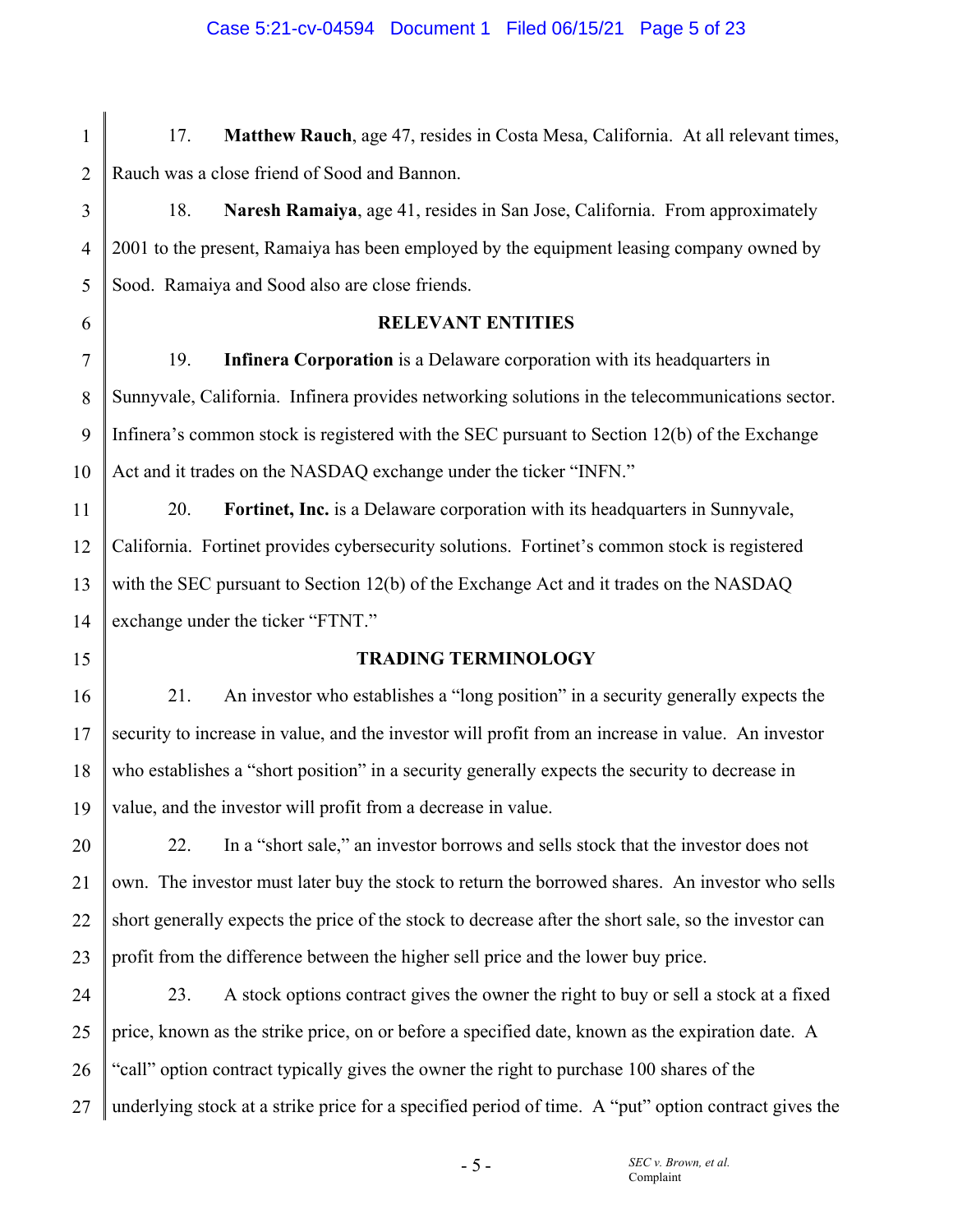1 2 owner the right to sell 100 shares of the underlying stock at a strike price for a specified period of time.

**FACTS** 

4

3

5

6

7

8

9

# **I. The Infinera insider trading**

## **A. Brown worked at Infinera and accessed material nonpublic information**

24. From approximately September 2011 through November 2017, Brown worked at Infinera as a senior revenue manager. In that role, Brown worked on Infinera's quarterly accounting and financial reporting. Brown was involved with, among other things, preparing and finalizing Infinera's quarterly financial results that were publicly reported.

10 11 12 13 25. During his employment at Infinera, Brown had access to confidential Infinera information, including financial results for completed quarters and financial projections or guidance for future quarters. Before that information was disclosed to the public, Infinera's financial results and guidance constituted material nonpublic information.

14 15 16 17 18 19 26. On a quarterly basis, Infinera typically would announce—in press releases, earnings telephone calls, and SEC filings—its financial results for the just-completed quarter and financial guidance or projected results for the upcoming quarter. At all relevant times, the company's public announcements of financial results and guidance generally occurred about one month after its fiscal quarter ended. Infinera's financial results and guidance, when made public, typically affected the company's stock price.

20 21 22 23 24 25 26 27 27. During Brown's employment at Infinera, the company had an Insider Trading Compliance Program. The program stated that certain categories of information are "particularly sensitive and, as a general rule, should always be considered material." Those categories of material information included "Financial results," "Known but unannounced earnings or losses," and "Expected earnings or losses not reflected in Wall Street analysts' forecasts." The program prohibited Infinera employees from trading on the basis of material nonpublic information and disclosing that information to others outside the company. Brown completed training on Infinera's Insider Trading Compliance Program in 2012, 2014, 2015, 2016, and 2017.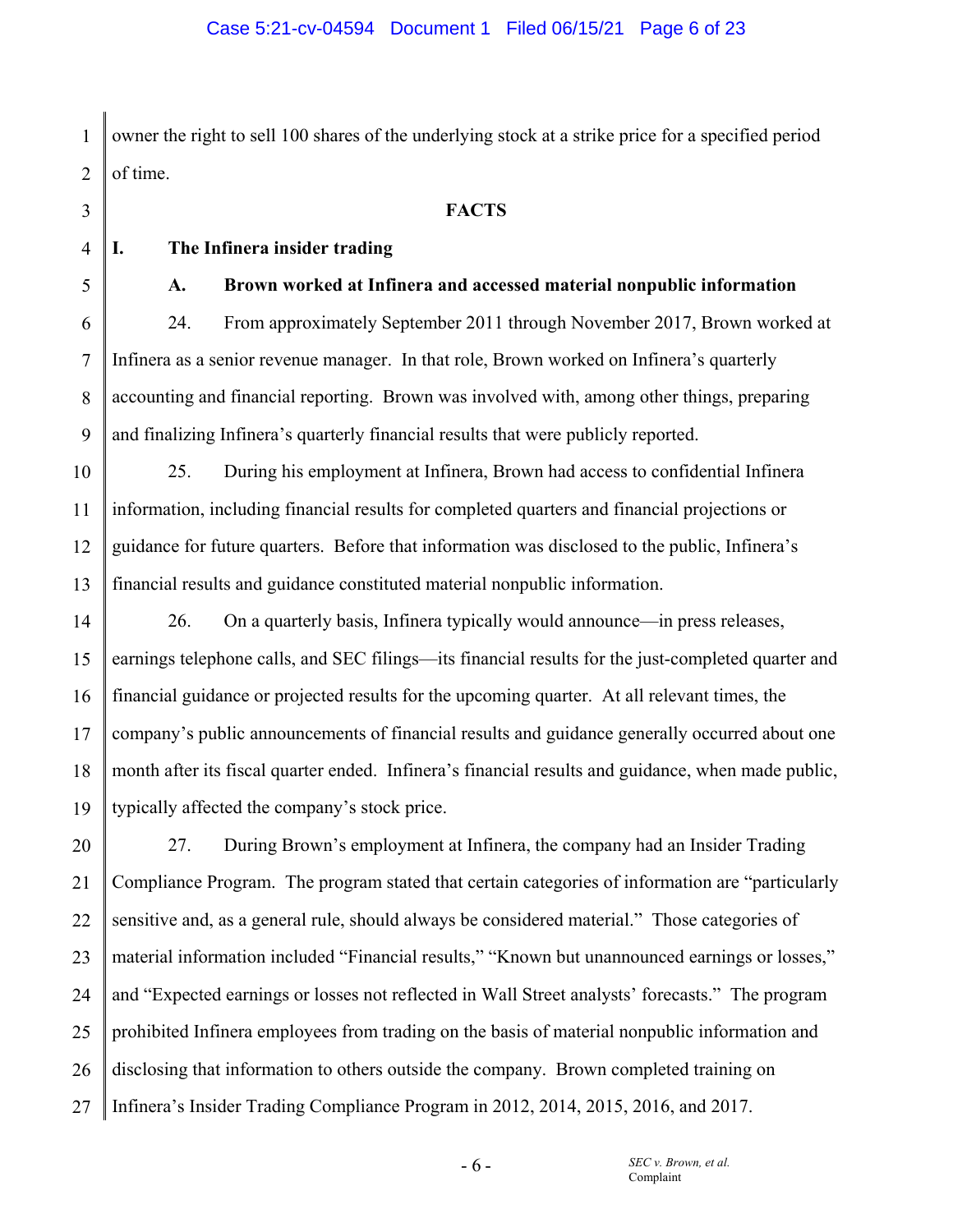#### Case 5:21-cv-04594 Document 1 Filed 06/15/21 Page 7 of 23

2 3 4 28. Accordingly, at all relevant times, Brown knew, or was reckless in not knowing, that Infinera's financial results and guidance constituted material nonpublic information, and that he had a duty to maintain the confidentiality of Infinera's material nonpublic information and not disclose that information outside the company.

5

1

## **B. The Infinera tipping chain**

6 7 8 9 10 11 12 29. From at least April 2016 through November 2017, Brown repeatedly tipped material nonpublic information about Infinera's quarterly earnings announcements—including financial results for just-completed quarters and guidance for future quarters—to his close friend, Wylam. Brown tipped Wylam in exchange for personal benefits or with the expectation of personal benefits. Additionally, Brown knew, or was reckless in not knowing, that Wylam would use the tipped information to purchase or sell Infinera securities. Wylam purchased and sold Infinera securities on the basis of the material nonpublic information provided by Brown.

13 14 15 16 17 18 19 20 21 30. During the same period of time, April 2016 through November 2017, Wylam repeatedly tipped his close friend, Sood, with the material nonpublic information provided by Brown. Wylam tipped Sood in exchange for personal benefits or with the expectation of personal benefits. Additionally, Wylam knew, or was reckless in not knowing, that Sood would use the tipped information to purchase or sell Infinera securities. Sood owed Wylam a six-figure gambling debt, and Wylam knew that Sood could use profits generated from insider trading to pay off at least part of that debt. Sood also knew that the material nonpublic information about Infinera came from Brown, who worked at Infinera. Sood purchased and sold Infinera securities on the basis of the material nonpublic information provided by Wylam.

22 23 24 25 26 27 31. During the same period of time, April 2016 through November 2017, Sood repeatedly tipped his close friends, Bannon, Rauch, and Ramaiya, with the material nonpublic information provided by Wylam. Sood tipped his friends in exchange for personal benefits or with the expectation of personal benefits. Additionally, Sood knew, or was reckless in not knowing, that Bannon, Rauch, and Ramaiya would use the tipped information to purchase or sell Infinera securities. Bannon also tipped his close friend, Rauch, in exchange for personal benefits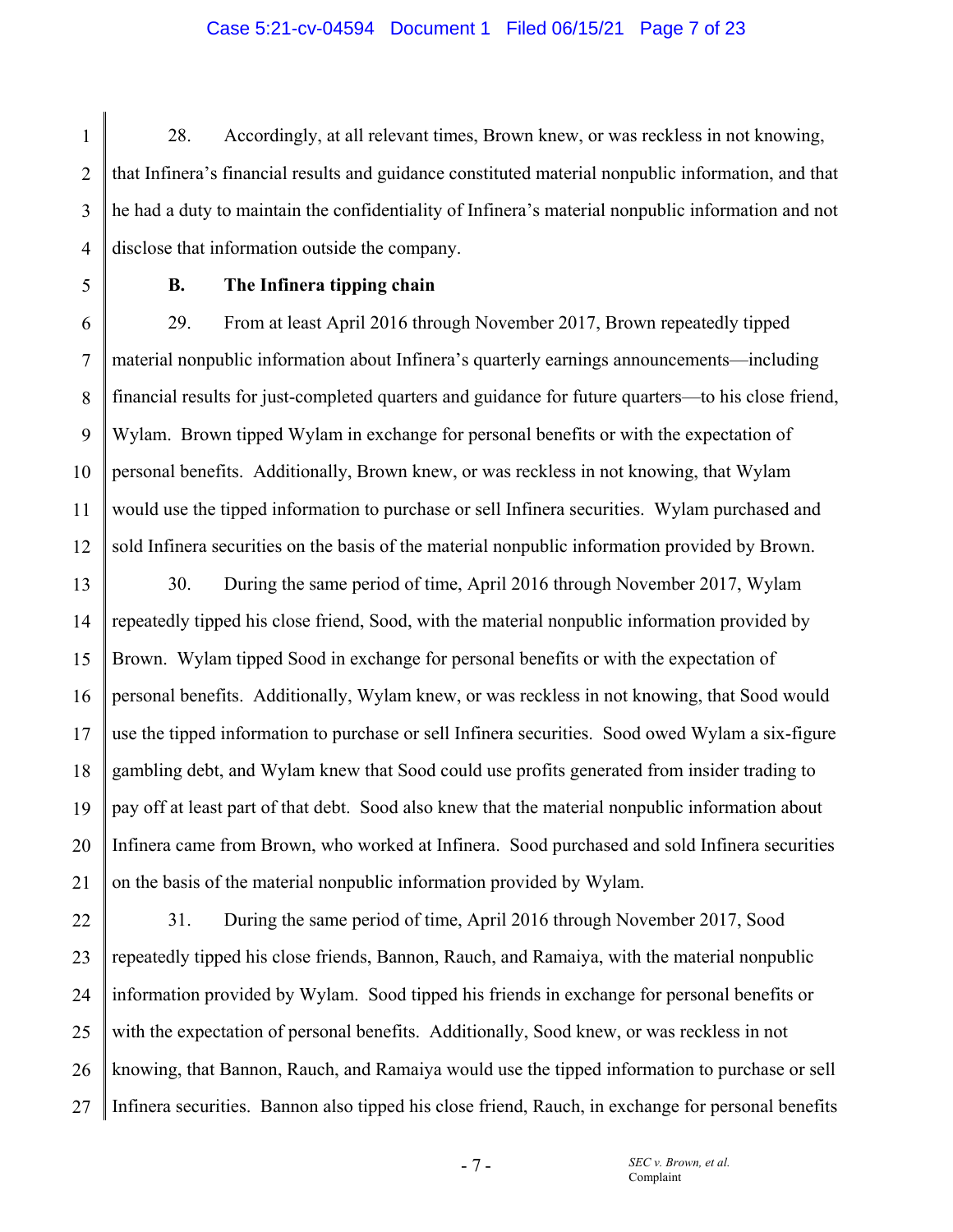## Case 5:21-cv-04594 Document 1 Filed 06/15/21 Page 8 of 23

1 2 3 or with the expectation of personal benefits. Bannon, Rauch, and Ramaiya knew, consciously avoided knowing, or were reckless in not knowing, that the material nonpublic information about Infinera came from an Infinera employee. Bannon, Rauch, and Ramaiya purchased and sold Infinera securities on the basis of the material nonpublic information provided by Sood.

32. The chart below illustrates the flow of material nonpublic information concerning Infinera from the company's insider, Brown, to the Infinera traders:



33. From April 2016 to November 2017, the Infinera traders received ill-gotten gains from trading Infinera securities based on material nonpublic information obtained from Brown. Wylam made illegal profits and avoided losses of approximately \$999,959; Sood made illegal profits of approximately \$215,310; Bannon made illegal profits of approximately \$103,177; Rauch made illegal profits of approximately \$64,115; and Ramaiya made illegal profits and avoided losses of approximately \$26,230.

34. Although Brown did not trade Infinera securities, he tipped his close friend, Wylam, who traded. According to Brown, his friendship with Wylam led him to breach his duty to maintain the confidentiality of Infinera's material nonpublic information. In addition, as described below, Wylam compensated Brown for the tips.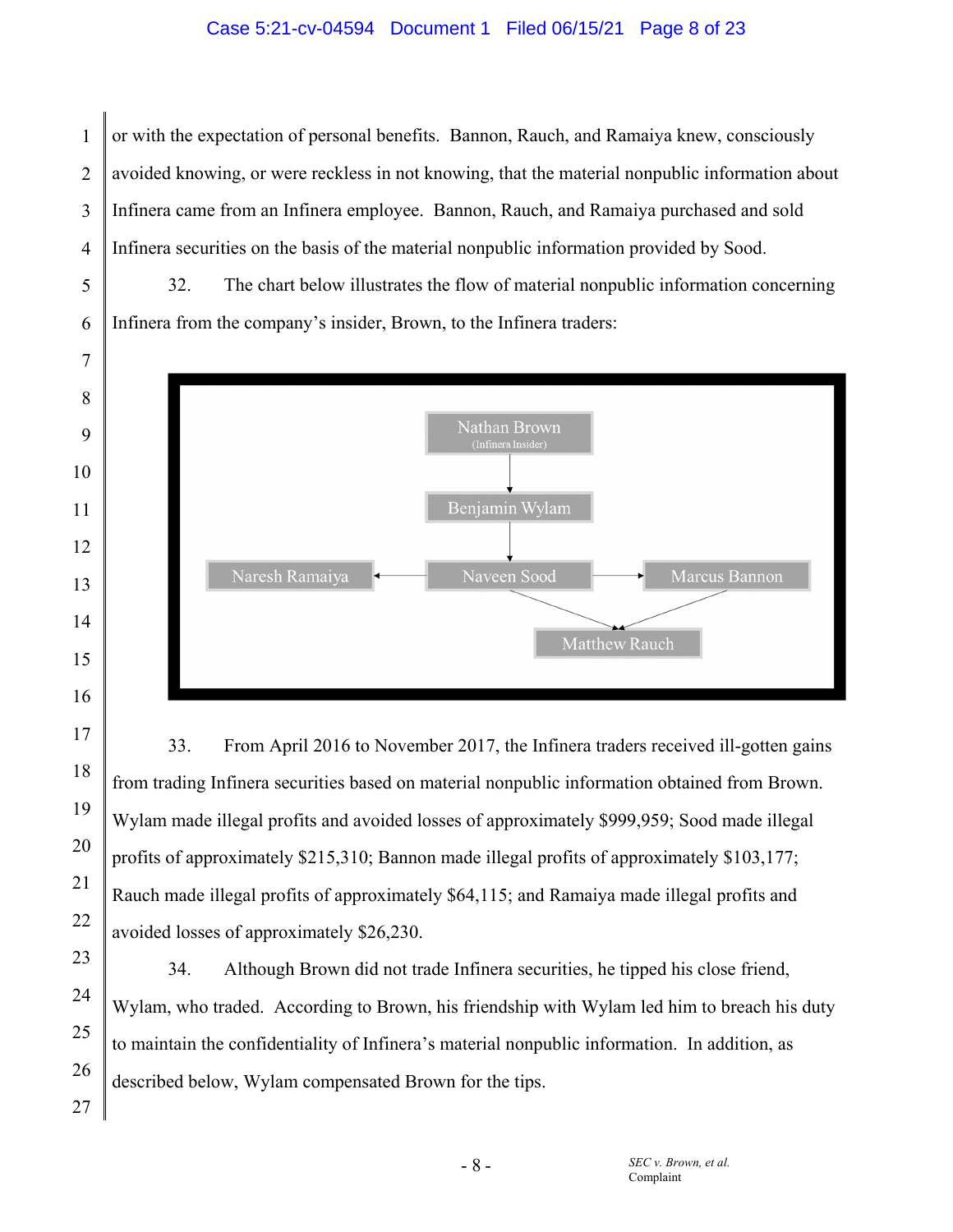1 2 3

4

5

6

7

8

9

10

15

16

17

## **C. Defendants engaged in insider trading around Infinera's April 2016 earnings announcement**

35. In 2015, Brown learned that Wylam bought Infinera securities shortly before the company's earnings announcements and sold them soon after the announcements for short-term profits. In connection with at least some of those purchases, Wylam asked Brown whether there was anything he should be "worried about"—meaning Wylam wanted to know if Infinera's announcements would include negative news—but Brown did not provide material nonpublic information at that time. Nevertheless, as a result of those conversations, by early 2016, Brown knew, consciously avoided knowing, or was reckless in not knowing, that Wylam wanted Brown to supply material nonpublic information about Infinera, and that Wylam intended to trade Infinera securities on the basis of that information.

11 12 13 14 36. Infinera's first quarter of 2016 ended on March 26, 2016. Over the next several weeks, Brown and others worked to finalize Infinera's financial results and prepare for the public announcement of the company's first quarter results and guidance for the second quarter, which would occur on April 27, 2016.

37. From approximately April 13 to 17, 2016, Brown and Wylam took a trip to Hawaii to celebrate their birthdays. Wylam paid for the airfare and hotel for himself and Brown. At the time of the trip, Wylam had a long position in Infinera stock—he owned 11,250 shares.

18 19 20 21 38. Around the time of the Hawaii trip, through his employment at Infinera, Brown knew the substance of Infinera's first quarter financial results and revenue guidance for the second quarter. Brown also knew that the financial results and guidance were material nonpublic information, and that Infinera's announcement would be negative news.

22 23 24 39. During or shortly after the Hawaii trip, in violation of Brown's duty of trust and confidence to Infinera, Brown told Wylam the substance of Infinera's not-yet-announced first quarter financial results and guidance for the upcoming quarter. Brown knew, or was reckless in not knowing, that Wylam would trade Infinera securities on the basis of that material nonpublic information.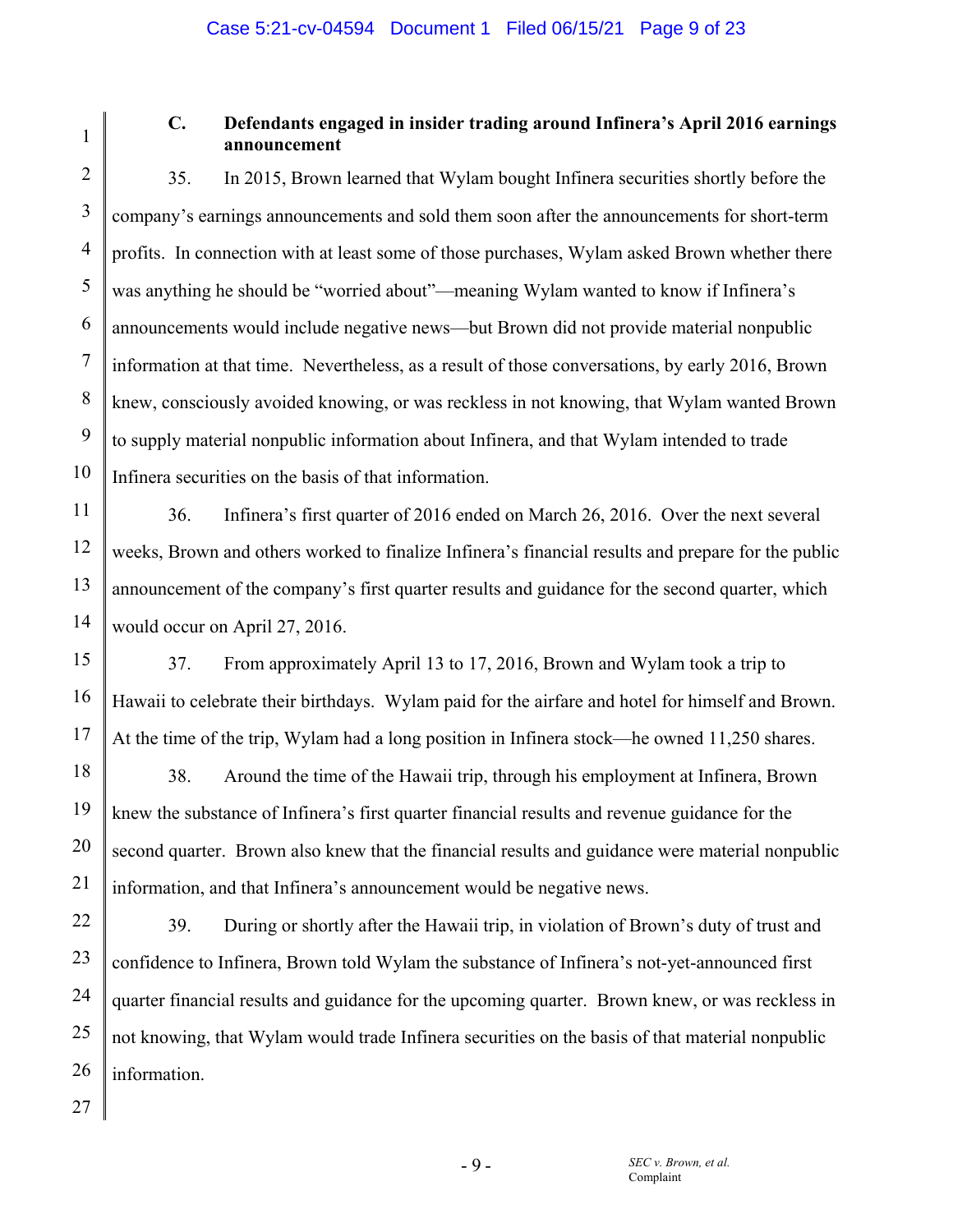## Case 5:21-cv-04594 Document 1 Filed 06/15/21 Page 10 of 23

1 2 3 4 5 40. After receiving the material nonpublic information from Brown about Infinera's upcoming first quarter announcement—and learning that the announcement would be negative— Wylam sold all of his Infinera stock and took a short position in Infinera securities. On April 25, 2016, Wylam sold the 11,250 Infinera shares that he owned and used the proceeds to sell short 13,000 Infinera shares.

6 7 8 9 41. The next day, April 26, at approximately 8:36 a.m. PT, Wylam used all the remaining purchasing power in his margin account to sell short 220 more Infinera shares. About an hour later, Wylam deposited another \$9,800 into his savings account, which he immediately transferred to his brokerage account. Wylam then sold short an additional 1,250 Infinera shares.

10 11 42. In total, Wylam accumulated a short position of 14,470 Infinera shares, at a cost of about \$212,000, before Infinera's first quarter announcement.

12 13 14 15 16 43. Wylam knew, since well before April 2016, that Brown worked for Infinera. Additionally, in connection with Infinera's earnings announcements from April 2016 through November 2017, Wylam knew, or was reckless in not knowing, that Brown violated his duty of trust and confidence to Infinera by informing Wylam about the substance of Infinera's nonpublic financial results and guidance.

17 18 19 20 21 22 44. Wylam also tipped Sood about the substance of Infinera's upcoming first quarter 2016 earnings announcement. After receiving the material nonpublic information from Wylam, Sood used his parents' trust account—of which Sood was a beneficiary—to take a short position in Infinera securities. On April 27, 2016, Sood sold short 2,000 Infinera shares, at a cost of about \$30,543, before Infinera's negative first quarter announcement. That was the first time Sood ever purchased or sold Infinera securities.

23 24 25 26 45. Sood knew, or was reckless in not knowing, that the substance of Infinera's notyet-announced financial results and guidance was material nonpublic information, and that it came from an Infinera insider (Brown) in violation of a duty of trust and confidence to the company.

27

 $-10-$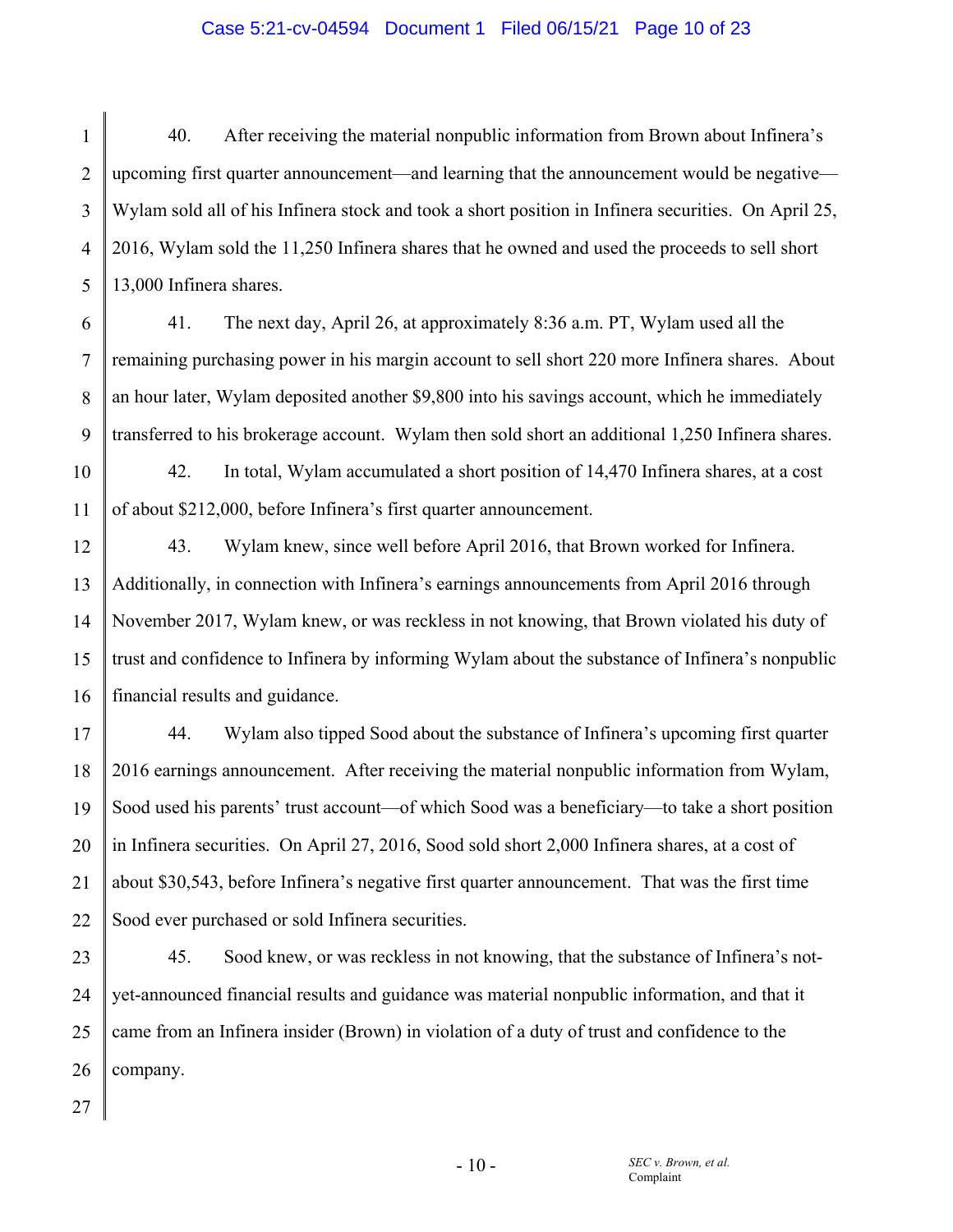## Case 5:21-cv-04594 Document 1 Filed 06/15/21 Page 11 of 23

1 2 3 4 46. Sood, in turn, tipped Ramaiya about the substance of Infinera's upcoming first quarter announcement. After receiving the material nonpublic information from Sood, Ramaiya also took a short position in Infinera securities. On April 27, 2016, Ramaiya purchased 30 Infinera put option contracts.

5 47. From his communications with Sood, Ramaiya knew, consciously avoided knowing, or was reckless in not knowing, that the substance of Infinera's not-yet-announced financial results and guidance was material nonpublic information, and that it came from an Infinera insider in violation of a duty of trust and confidence to the company.

48. On April 27, 2016, Infinera's stock price closed at \$15.57 per share. That same day, after the stock market closed, Infinera publicly announced the financial results for its first quarter ended March 26, 2016, and disappointing revenue guidance for its second quarter. Specifically, during an April 27 earnings call, Infinera's Chief Financial Officer ("CFO") stated that the company projected second quarter revenue to be "\$255 million, plus or minus \$5 million," and that Infinera was "disappointed with this outlook." The next day, April 28, 2016, Infinera's stock price closed at \$12.01 per share, a drop of 23% from the prior day.

49. After Infinera's stock price dropped as a result of the April 27 announcement, Wylam profited and avoided losses in the amount of approximately \$65,448; Ramaiya profited in the amount of approximately \$4,650; and Sood profited in the amount of approximately \$3,543.

**D. Defendants engaged in insider trading around Infinera's July 2016 earnings announcement** 

50. Infinera's second quarter of 2016 ended on June 25, 2016. Over approximately the next month, Brown and others worked to prepare Infinera's second quarter financial results, which would be announced, along with guidance for the third quarter, on July 27, 2016.

51. In mid-July 2016, about ten to fourteen days before Infinera announced its second quarter financial results and guidance, Brown attended a confidential Infinera meeting with, among others, Infinera's CFO. In the meeting, the attendees discussed that, while Infinera's revenue for the second quarter was about \$258 million, its revenue guidance for the next quarter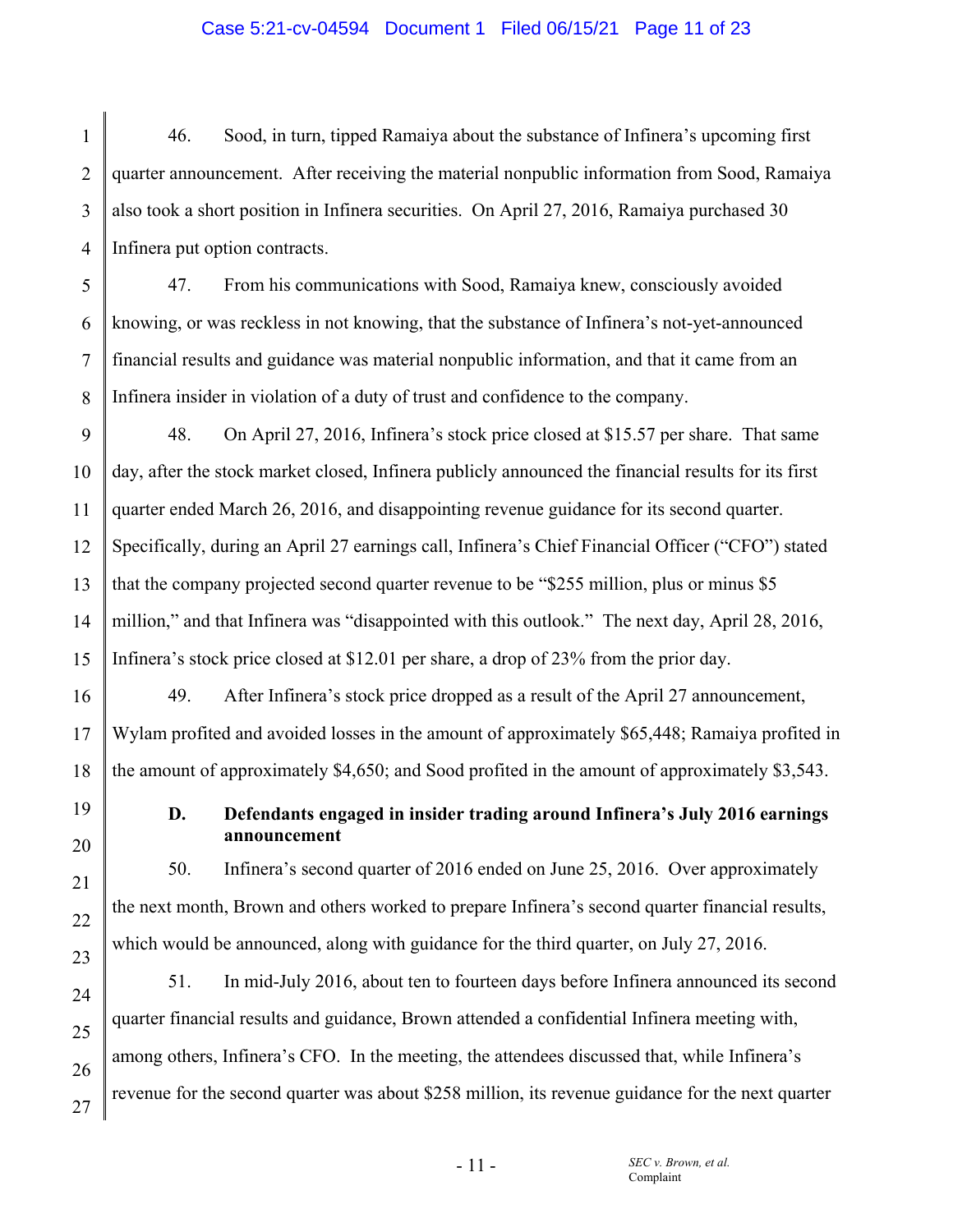#### Case 5:21-cv-04594 Document 1 Filed 06/15/21 Page 12 of 23

1 2 3 4 would be only about \$175 million. According to Brown, when he learned of the poor revenue guidance for Infinera's third quarter, he "knew it was bad news" and a "disaster." Brown also knew that Infinera's financial results and guidance discussed in the meeting constituted material nonpublic information.

5 6 7 8 9 10 11 52. About two days after attending the meeting with Infinera's CFO, Brown received a telephone call from Wylam. On the call, Wylam indicated that he was going to buy Infinera securities in advance of the company's second quarter earnings announcement. Brown, however, knew that Infinera's announcement would be negative, and so he warned Wylam not to purchase Infinera stock. According to Brown, he informed Wylam that Infinera's second quarter financial results, and guidance for the next quarter, were "not going to be pretty." Brown also told Wylam that Infinera's revenue guidance for the third quarter would be "really bad news."

12 13 14 53. Brown knew that he was not allowed to share Infinera's material nonpublic information with Wylam, but Brown tipped Wylam anyway. According to Brown, his desire to help Wylam overrode his duty of trust and confidence to Infinera.

15 16 17 18 19 20 54. After receiving the material nonpublic information from Brown about Infinera's upcoming second quarter announcement—and learning that the announcement would be negative—Wylam built a large short position. Between July 11 and July 27, 2016, Wylam sold the 6,500 Infinera shares that he owned, sold short 17,900 Infinera shares, and purchased 3,936 Infinera put option contracts. In total, Wylam spent \$326,000 accumulating a short position before Infinera's negative second quarter announcement.

21 22 55. July 2016 was the first time Wylam ever traded stock options in any company. Wylam was first approved to trade options by his brokerage firm on July 19, 2016.

23 24 25 26 27 56. Additionally, Wylam tipped Sood about the substance of Infinera's upcoming second quarter announcement. After receiving the material nonpublic information, Sood also took a short position in Infinera securities. On July 15, 2016, Sood opened an individual brokerage account. Then, between July 19 and July 27, 2016, Sood sold short 4,500 Infinera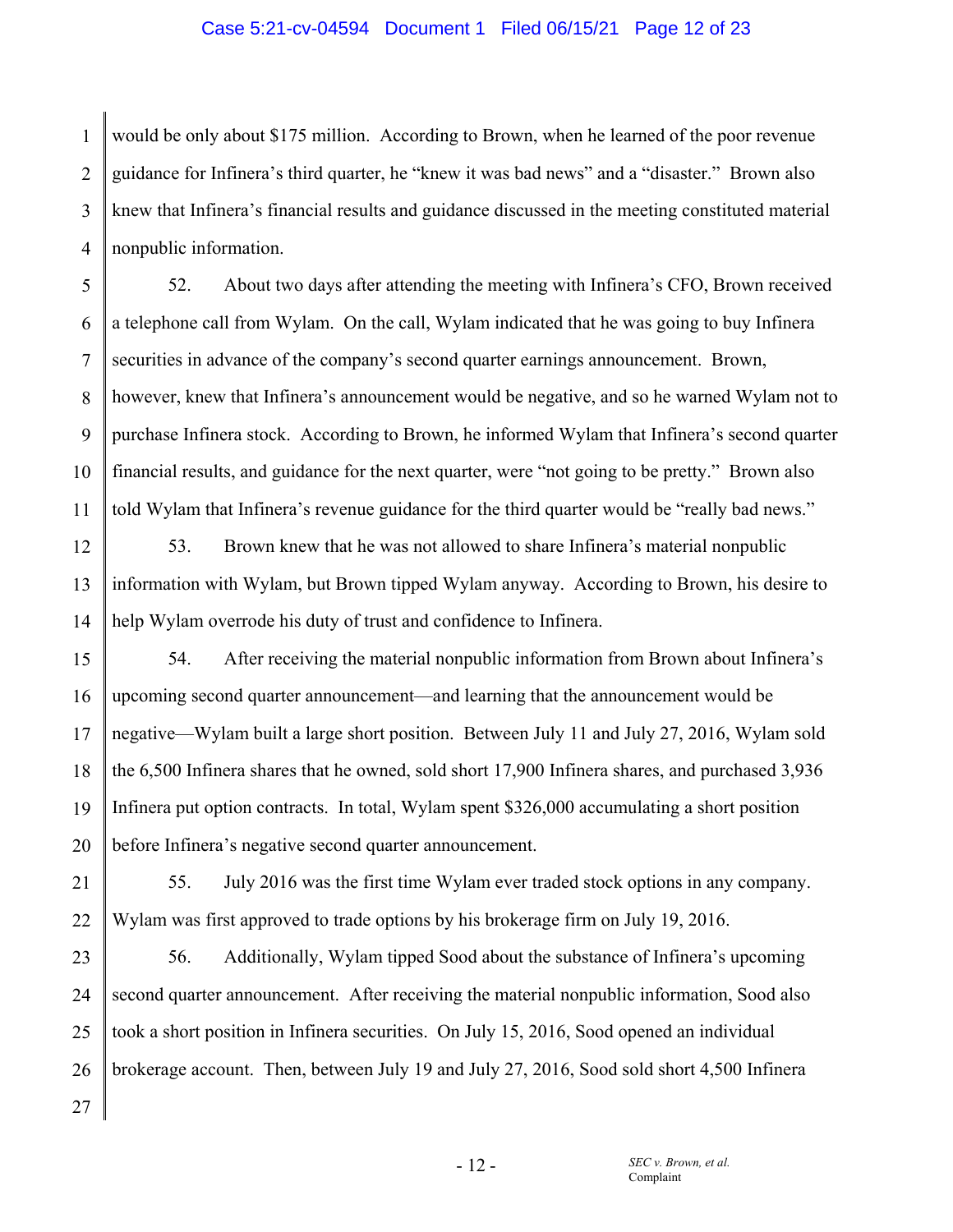#### Case 5:21-cv-04594 Document 1 Filed 06/15/21 Page 13 of 23

1 2 shares and purchased 650 Infinera put option contracts. In total, Sood spent about \$73,000 building a short position before Infinera's negative second quarter announcement.

3

4

5

6

7

15

57. July 2016 was the first time Sood ever traded stock options in any company. He was approved for options trading by his brokerage firm on July 18, 2016.

58. Sood knew, consciously avoided knowing, or was reckless in not knowing, that the information he received from Wylam was material nonpublic information, and that it came from an Infinera insider (Brown) in violation of a duty of trust and confidence to the company.

8 9 10 11 12 13 14 59. Sood, in turn, tipped Ramaiya, Bannon, and Rauch about the substance of Infinera's upcoming second quarter announcement. After receiving the material nonpublic information, Ramaiya, Bannon, and Rauch also took short positions in Infinera securities. Specifically, Ramaiya purchased 60 Infinera put option contracts, Bannon purchased 300 Infinera put option contracts, and Rauch sold short 10,000 Infinera shares. Ramaiya, Bannon, and Rauch spent approximately \$2,040, \$10,750, and \$127,329, respectively, accumulating short positions before Infinera's negative second quarter announcement.

60. July 2016 was the first time Bannon ever purchased or sold Infinera securities.

16 17 18 19 61. July 2016 also was the first time Rauch ever purchased or sold Infinera securities, and the first time Rauch ever sold short the stock of any company. Rauch was approved by his brokerage firm for a margin account—which he used to short sell Infinera shares—on or about July 26, 2016.

20 21 22 23 24 25 62. Ramaiya, Bannon, and Rauch knew—from their communications with Sood that the information about Infinera's upcoming announcement came from an insider at the company. Thus, Ramaiya, Bannon, and Rauch knew, consciously avoided knowing, or were reckless in not knowing, that the substance of Infinera's not-yet-announced financial results and guidance was material nonpublic information, and that it came from an Infinera insider in violation of a duty of trust and confidence to the company.

26 27 63. On July 27, 2016, Infinera's stock price closed at \$12.51 per share. That same day, after the stock market closed, Infinera publicly announced its financial results for its second

- 13 -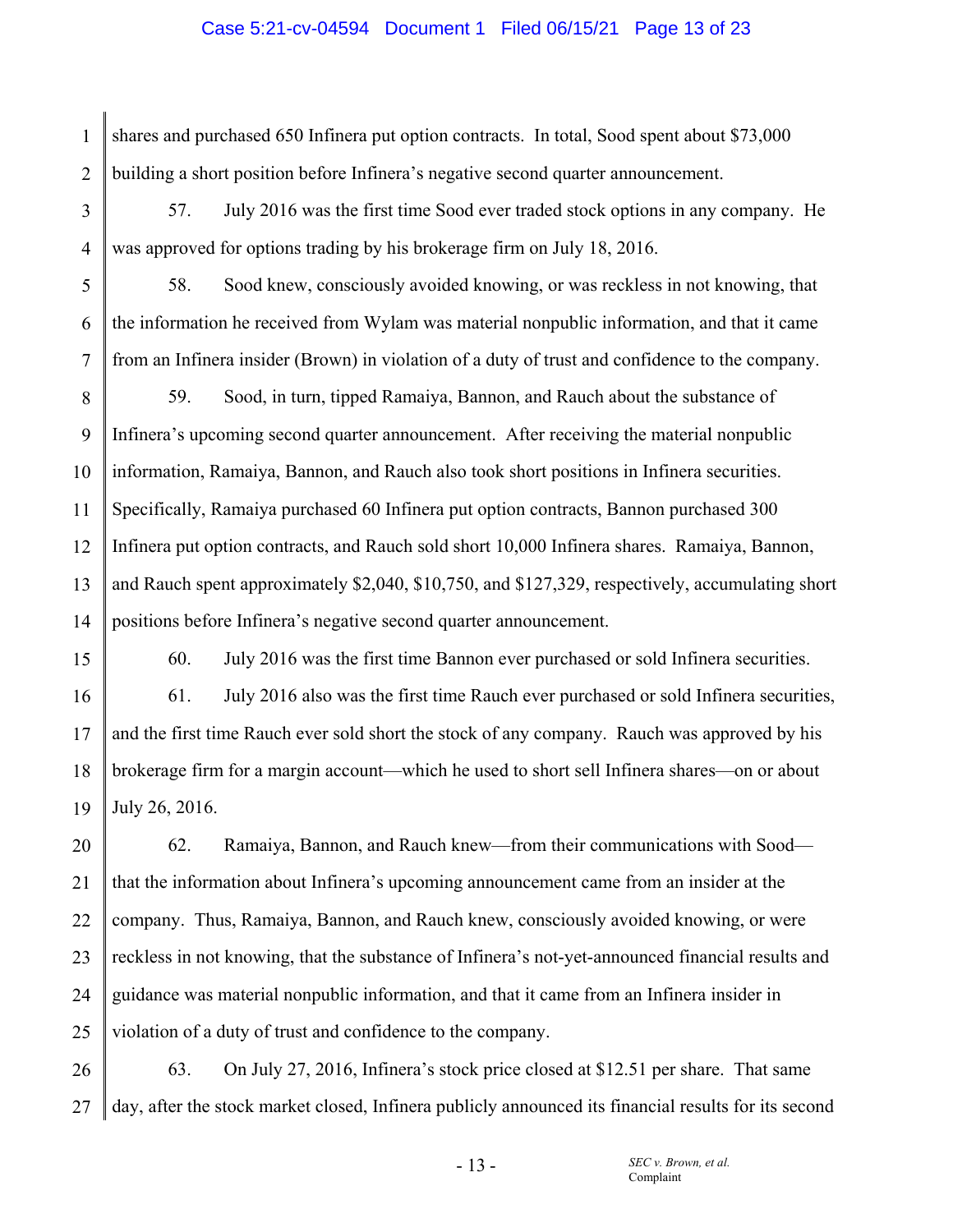#### Case 5:21-cv-04594 Document 1 Filed 06/15/21 Page 14 of 23

1 2 3 4 5 quarter ended June 25, 2016, and disappointing revenue guidance for its third quarter of 2016. Specifically, on a July 27 earnings call, Infinera's CFO stated that the company projected revenue to be "\$185 million, plus or minus \$5 million," and that "we are very disappointed with this outlook." The next day after that announcement, July 28, 2016, Infinera's stock price closed at \$8.31 per share, a drop of 33% from the prior day's closing price.

6 7 8 9 10 64. After Infinera's stock price dropped as a result of the July 27 announcement, Wylam profited and avoided losses in the amount of approximately \$884,881; Sood profited in the amount of approximately \$175,312; Bannon profited in the amount of approximately \$78,850; Rauch profited in the amount of approximately \$44,339; and Ramaiya profited in the amount of approximately \$11,410.

11 12 13 14 65. On or around July 28, 2016, Wylam sent Brown a screenshot of Wylam's brokerage account, showing the balance after Infinera's July 27 announcement, including the profits that Wylam made purchasing Infinera put options before the announcement. According to Brown, he did a "double-take" "because the number was so big."

15 16 17 18 66. Shortly after seeing the screenshot of Wylam's account on July 28, Brown called Wylam on the telephone. During the call, Wylam explained how he made such large profits purchasing Infinera put options before the July 27 announcement. Brown "flipped out" because, in his view, the massive size of Wylam's trades and profits raised an "obvious red flag."

19 20 21 67. After the July 28 call, in order to cover up his role in tipping material nonpublic information to Wylam, Brown deleted Wylam from his Facebook account and deleted his emails with Wylam.

22 23 24 68. Also after the July 28 call with Wylam, Brown told his then-girlfriend what happened. Brown explained that he tipped Wylam, that Wylam used the information to trade and make "nearly a million dollars," and that Brown was "really worried."

25 26 27 69. After several days of panic around late July 2016, Brown decided to continue his friendship with Wylam. According to Brown, he hoped that his tipping and Wylam's trading would not "come back and bite us."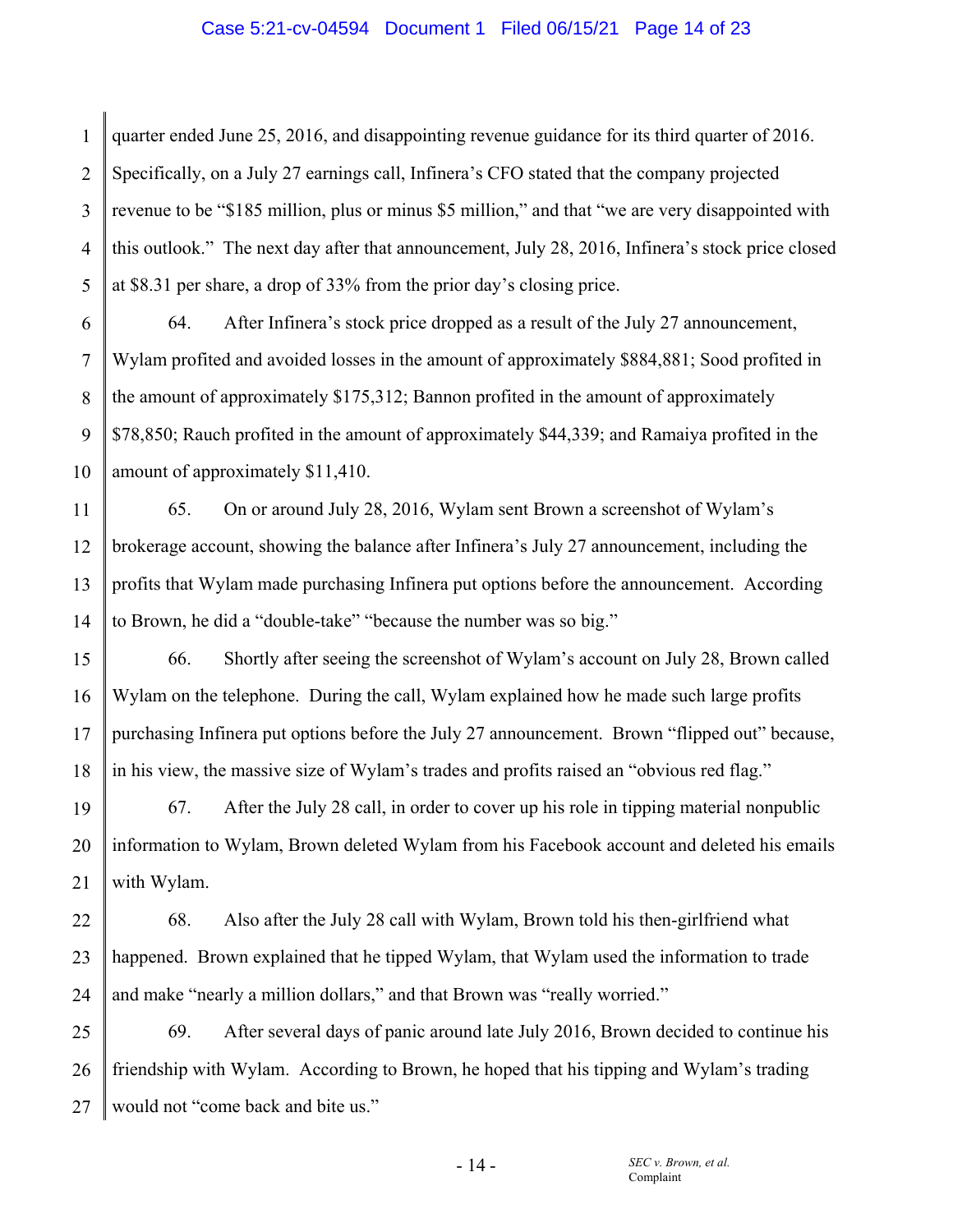## Case 5:21-cv-04594 Document 1 Filed 06/15/21 Page 15 of 23

1 2 3 4 5 6 7 8 70. On August 5, 2016, Brown—whose tips enabled his friend, Wylam, to make nearly one million dollars—texted his then-girlfriend to inform her that he was going to Wylam's house to, among other things, "talk to him about \$." One week later, on or around August 12, Brown took a photograph of numerous one hundred dollar bills spread across his bathroom sink. 71. On or about October 10, 2016, Wylam took Brown to a San Francisco Giants playoff game. Wylam bought both tickets—for seats only a few feet from the field—and paid more than \$2,500 for each ticket. Brown understood that Wylam bought the tickets, at least in part, to thank Brown for providing inside information about Infinera.

## **E. Defendants continued insider trading around Infinera earnings announcements through November 2017**

72. The Infinera insider trading scheme continued for several more Infinera earnings announcements through November 2017. For example, in July 2017, using material nonpublic information provided by Brown, the Infinera traders traded in advance of Infinera's second quarter earnings announcement on August 3, 2017.

73. On July 1, 2017, Infinera's second quarter of 2017 ended. Over the next month, in the course of his employment, Brown learned the substance of Infinera's nonpublic second quarter financial results and guidance for the next quarter.

74. On July 24, 2017, Wylam sent a WhatsApp message to Sood, stating that "[Infinera] pushed the report to August  $3^{rd} \dots$  [N]ate [Brown] is flying back from NZ today. I'll definitely get the full scoop and as soon as I know I'll let you know. . . . [H]opefully we'll make some real \$\$."

75. One week later, on August 1, 2017, Wylam sent another WhatsApp message to Sood, stating "Ok so we ended at \$176.8m [in revenue] for Q2. Street wanted \$180-183m so q2 is a miss. Q3 guidance im [sic] not sure. Last roll up was \$195m, and i [sic] see street expects \$197m (\$\$189 – 205m)." Later that day, on August 1, Wylam sent another WhatsApp message to Sood, stating "Got the guidance . . . rolling up to 188M for q3 . . . street wants 197M."

9

10

11

12

13

14

15

16

17

18

19

20

21

22

23

24

25

26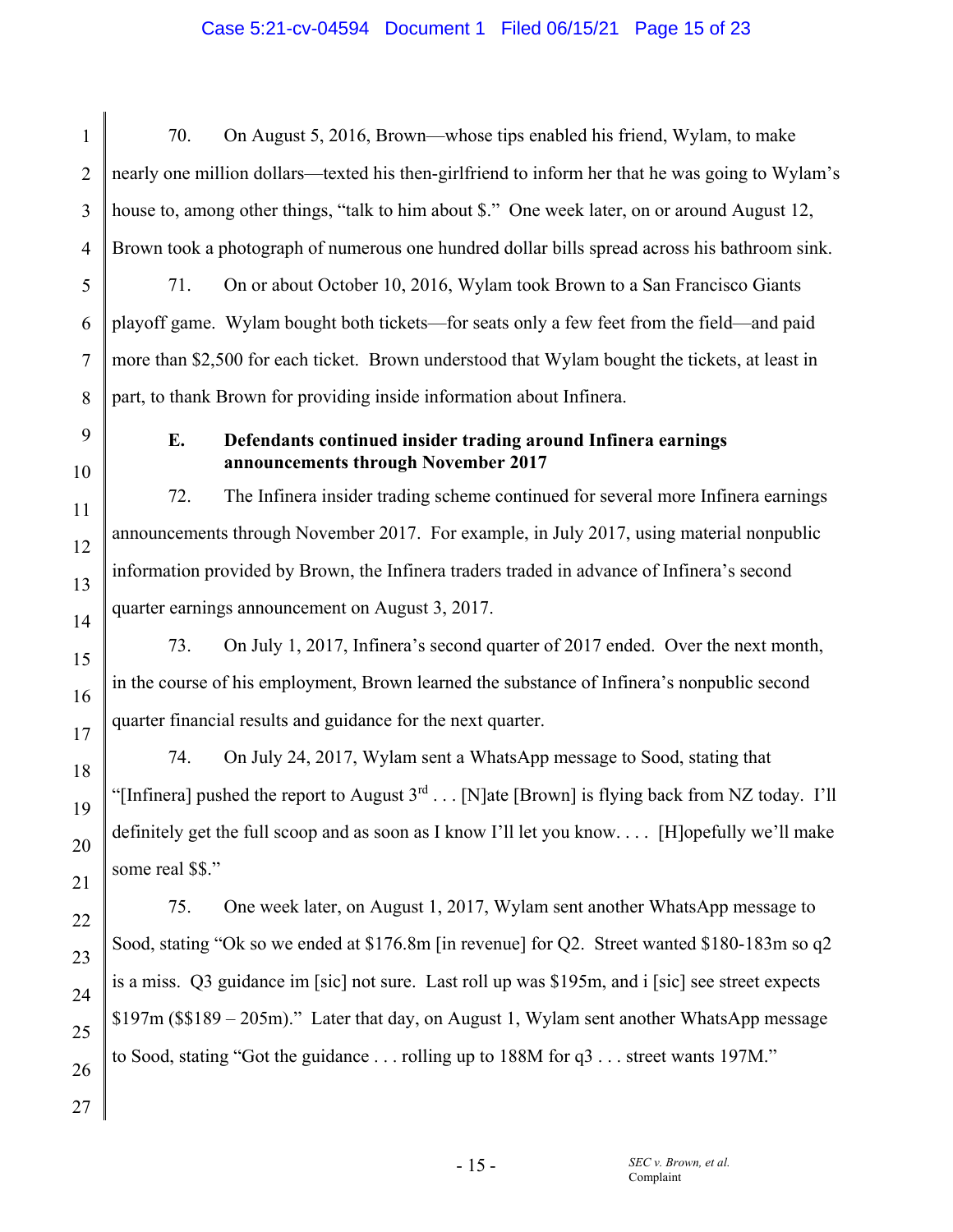#### Case 5:21-cv-04594 Document 1 Filed 06/15/21 Page 16 of 23

1 2 3 4 5 6 7 76. The information in Wylam's August 1, 2017 WhatsApp messages—referencing Infinera's revenue for the second quarter and guidance for the third quarter, and indicating that Infinera would miss Wall Street's expectations for the company—came from Brown. Brown provided that information to Wylam knowing, consciously avoiding knowing, or recklessly not knowing, that it was material nonpublic information; that providing such information to Wylam breached Brown's duty of trust and confidence to Infinera; and that Wylam would use the information to trade Infinera securities.

8 9 10 11 77. After receiving the material nonpublic information, Wylam purchased Infinera securities. On August 3, 2017, Wylam purchased 350 Infinera put option contracts. Wylam spent approximately \$19,250 accumulating a short position before Infinera's negative second quarter announcement.

12 13 14 15 16 17 78. Wylam also passed the material nonpublic information to Sood via WhatsApp messages, knowing, or recklessly not knowing, that Sood would use the information to purchase or sell Infinera securities. After receiving the material nonpublic information, Sood purchased Infinera securities. Between July 6 and August 3, 2017, Sood sold short 1,400 Infinera shares and purchased 720 Infinera put option contracts. In total, Sood spent approximately \$51,869 building his short position before Infinera's negative second quarter announcement.

18 19 20 21 22 23 24 25 26 27 79. Sood, in turn, passed the material nonpublic information to Ramaiya, Bannon, and Rauch, knowing,, or recklessly not knowing, that they would use the information to trade Infinera securities. After receiving the material nonpublic information, Ramaiya, Bannon, and Rauch purchased Infinera securities. Ramaiya purchased 170 Infinera put option contracts, Bannon purchased 170 Infinera put option contracts, and Rauch purchased 120 Infinera put option contracts. In total, Ramaiya, Bannon, and Rauch spent \$6,950, \$6,675, and \$4,945, respectively, building short positions before Infinera's negative second quarter announcement. 80. On August 3, 2017, Infinera's stock price closed at \$11.47 per share. That same day, after the stock market closed, Infinera publicly announced its financial results for the second quarter ended July 1, 2017, which included disappointing revenues, and lower-than-expected

 $-16-$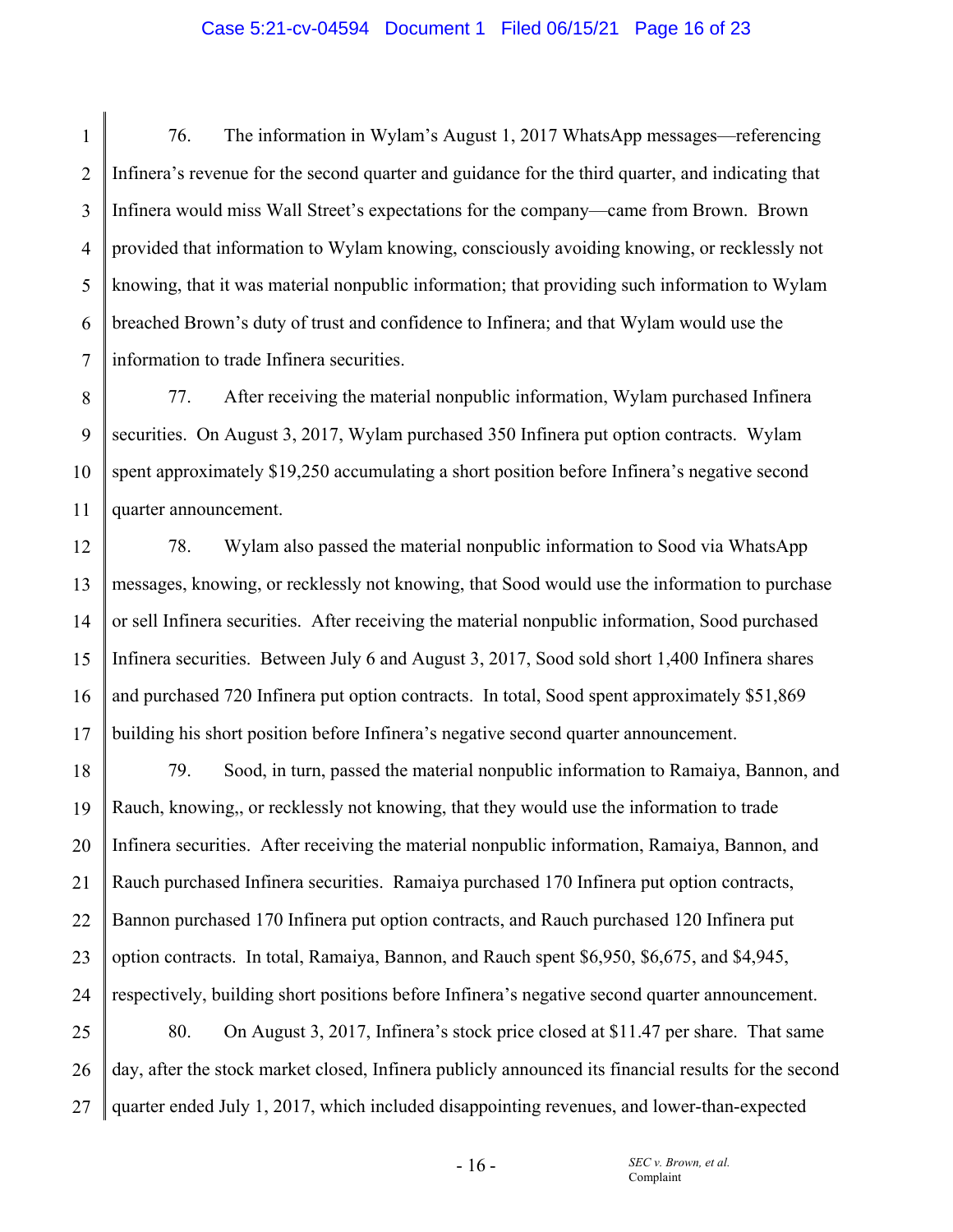#### Case 5:21-cv-04594 Document 1 Filed 06/15/21 Page 17 of 23

1 2 3 4 5 6 revenue guidance for the third quarter. Specifically, in an earnings call on August 3, Infinera executives announced second quarter revenue of \$177 million, which was "at the lower end of our guidance range," and projected third quarter revenue of \$190 million, plus or minus \$5 million, which was "below our expectations from earlier in the year." The day after that announcement, August 4, 2017, Infinera's stock price closed at \$9.57 per share, a drop of 19% from the prior day.

7 8 9 10 11 81. After Infinera's stock price dropped as a result of the August 3 announcement, Wylam profited in the amount of approximately \$36,750; Sood profited in the amount of approximately \$36,455; Rauch profited in the amount of approximately \$13,580; Bannon profited in the amount of approximately \$9,225; and Ramaiya profited in the amount of approximately \$7,010.

12 13 82. The Infinera insider trading scheme ended in November 2017, when Brown lost his job at Infinera.

14 **II. The Fortinet insider trading** 

15

## **A. Bannon worked at Fortinet and learned material nonpublic information**

16 17 18 83. From approximately January 2011 through at least 2017, Bannon worked at Fortinet as a major account manager for North American sales. In that role, Bannon directed and managed Fortinet's North American sales efforts with various Fortune 1000 companies.

19 20 21 84. At all relevant times, on a quarterly basis, Fortinet announced its financial results for the just-completed quarter and guidance for projected results in the upcoming quarter. The public announcement generally occurred about one month after the fiscal quarter ended.

22 23 24 25 26 27 85. During Bannon's employment at Fortinet, the company had an Insider Trading Policy. The policy stated that material nonpublic information included, among other things, unannounced "financial results, financial condition, earnings pre-announcements, guidance, projections or forecasts, particularly if inconsistent with the expectations of the investment community." The policy prohibited Fortinet employees from trading on the basis of material

- 17 -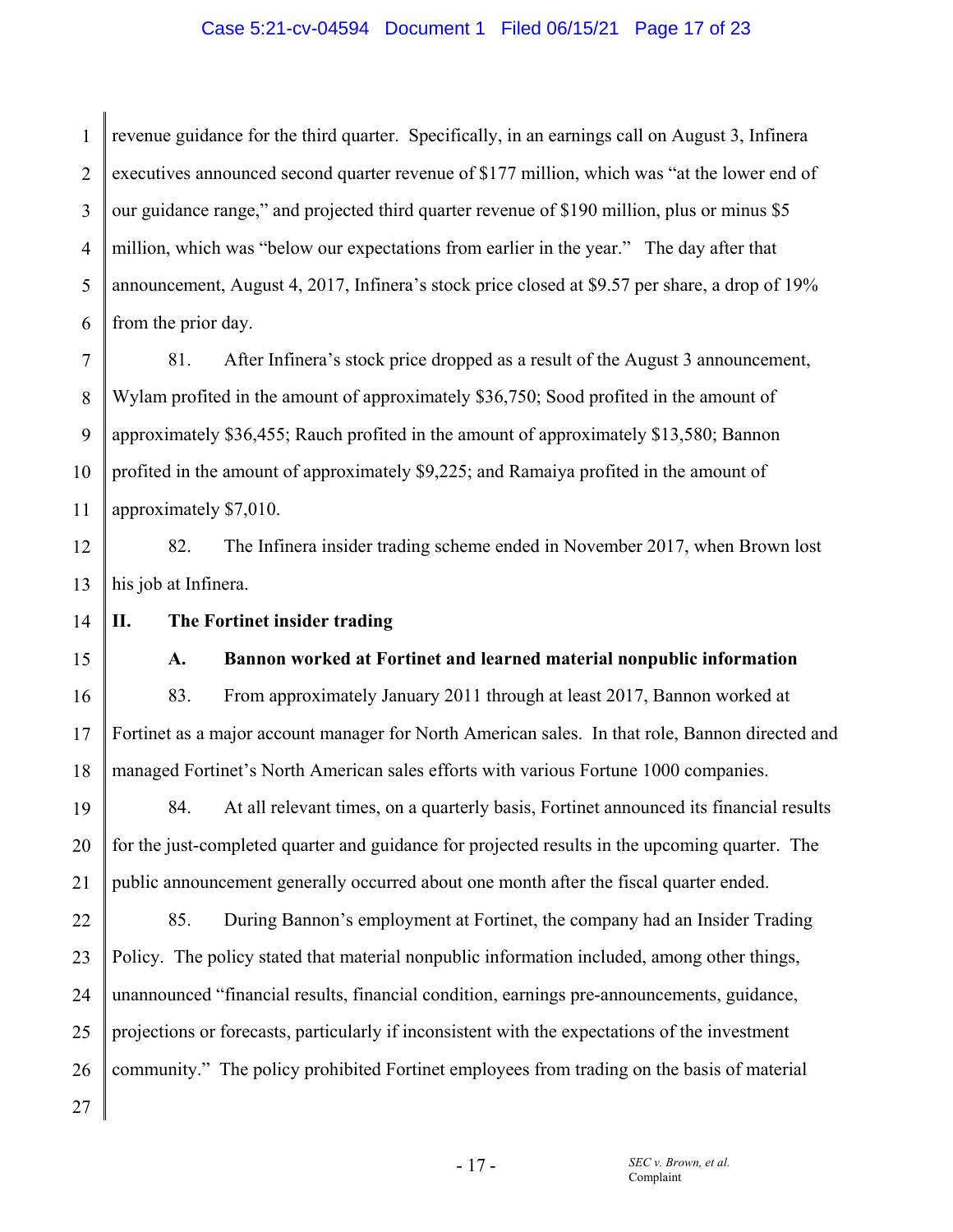## Case 5:21-cv-04594 Document 1 Filed 06/15/21 Page 18 of 23

nonpublic information and disclosing that information to others outside the company. Bannon completed training on Fortinet's Insider Trading Policy in 2012, 2013, 2014, and 2016.

86. Accordingly, at all relevant times, Bannon knew, or was reckless in not knowing, that Fortinet's financial results and guidance constituted material nonpublic information, and that he had a duty to maintain the confidentiality of Fortinet's material nonpublic information and not disclose that information outside the company.

6 7

1

2

3

4

5

## **B. The Fortinet tipping chain**

8 9 10 11 12 13 87. In or around early October 2016, as detailed below, Bannon learned that Fortinet was going to make an early and unexpected public announcement of preliminary financial results for its third quarter of 2016, and that the results would be negative. Bannon knew, or was reckless in not knowing, that the unexpected announcement, and its substance, constituted material nonpublic information. But in violation of his duty of trust and confidence to Fortinet, Bannon tipped that information to his close friend, Sood.

14 15 16 17 88. Bannon tipped Sood in exchange for personal benefits or with the expectation of personal benefits. Additionally, Bannon knew, or was reckless in not knowing, that Sood would use the tipped this information to purchase or sell Fortinet securities. Sood purchased Fortinet securities on the basis of the material nonpublic information provided by Bannon.

18 19 20 21 22 23 24 25 26 27 89. After receiving the material nonpublic information about Fortinet, Sood tipped his close friends, Wylam and Ramaiya. Sood tipped his friends in exchange for personal benefits or with the expectation of personal benefits. And Sood knew, or was reckless in not knowing, that Wylam and Ramaiya would use this information to trade Fortinet securities. Sood also owed Wylam a six-figure gambling debt, and Sood expected that, in return for providing inside information, Wylam would forgive a portion of the debt. From their communications with Sood, Wylam and Ramaiya knew, consciously avoided knowing, or were reckless in not knowing, that the material nonpublic information came from a Fortinet insider. Wylam and Ramaiya purchased and sold Fortinet securities on the basis of the material nonpublic information provided by Sood.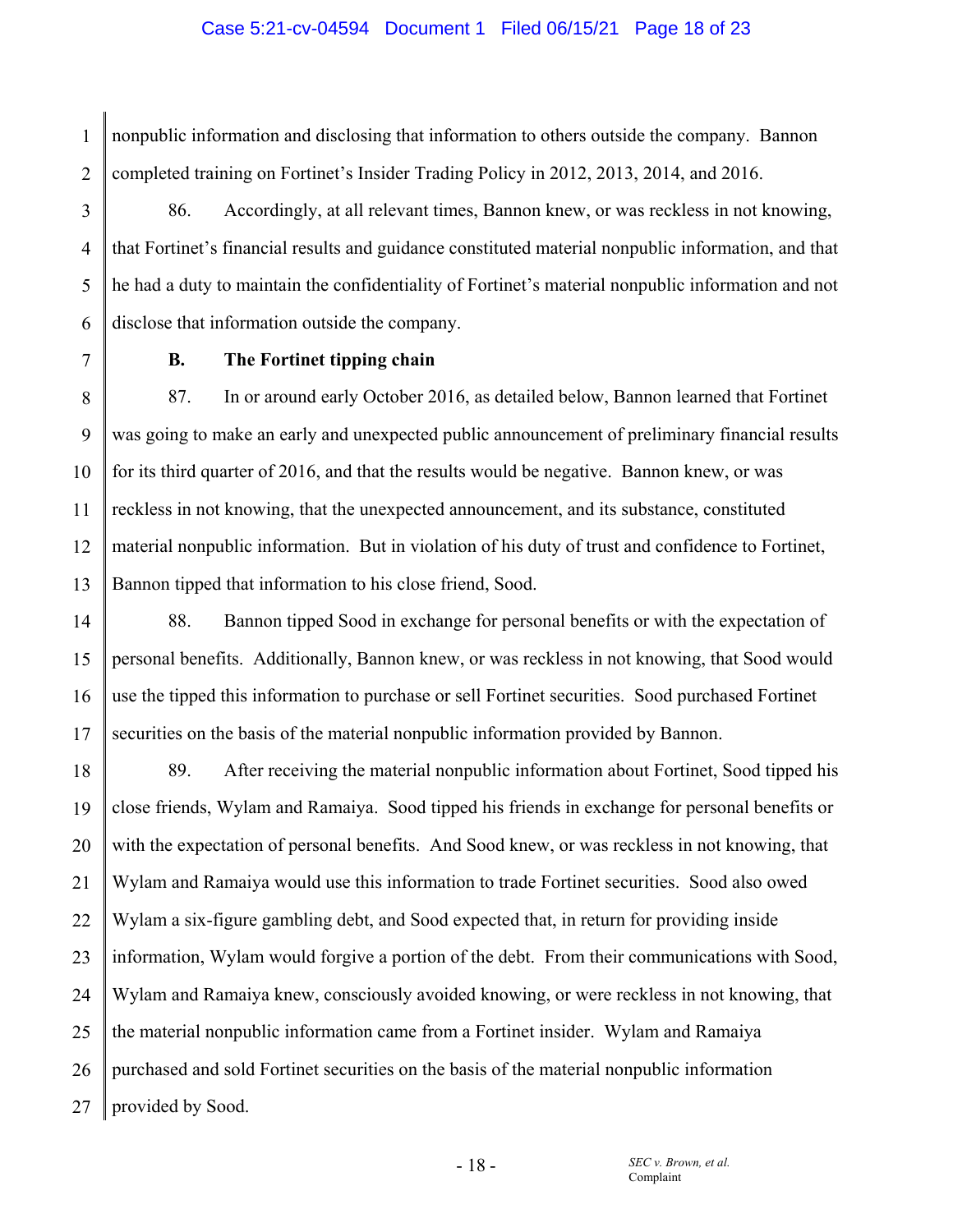## Case 5:21-cv-04594 Document 1 Filed 06/15/21 Page 19 of 23

1 2 90. The chart below illustrates the flow of material nonpublic information concerning Fortinet from the company's insider, Bannon, to the Fortinet traders:



91. The Fortinet traders used the material nonpublic information they received to generate ill-gotten profits by purchasing and selling Fortinet securities in advance of the unexpected October 2016 announcement. Sood made illegal profits of approximately \$178,320; Wylam made illegal profits of approximately \$86,293; and Ramaiya made illegal profits of approximately \$6,660.

## **C. Defendants engaged in insider trading around Fortinet's unexpected October 2016 announcement**

92. Fortinet's third quarter of 2016 ended on September 30, 2016. Under Fortinet's normal procedures, the company was scheduled to report its third quarter financial results on or around October 27, 2016.

93. In early October 2016, however, Fortinet decided to make an unexpected announcement of preliminary third quarter results. The announcement would disclose that Fortinet expected to fall short of its previously-issued guidance for billings, revenue, and earnings per share. The fact that Fortinet planned an unexpected announcement of preliminary third quarter results—and that the results would be negative—was material nonpublic information.

94. Bannon, who was employed by Fortinet at this time, learned of the unexpected announcement and knew that it would be negative news. When asked by the SEC about how he obtained this material nonpublic information, Bannon invoked his Fifth Amendment privilege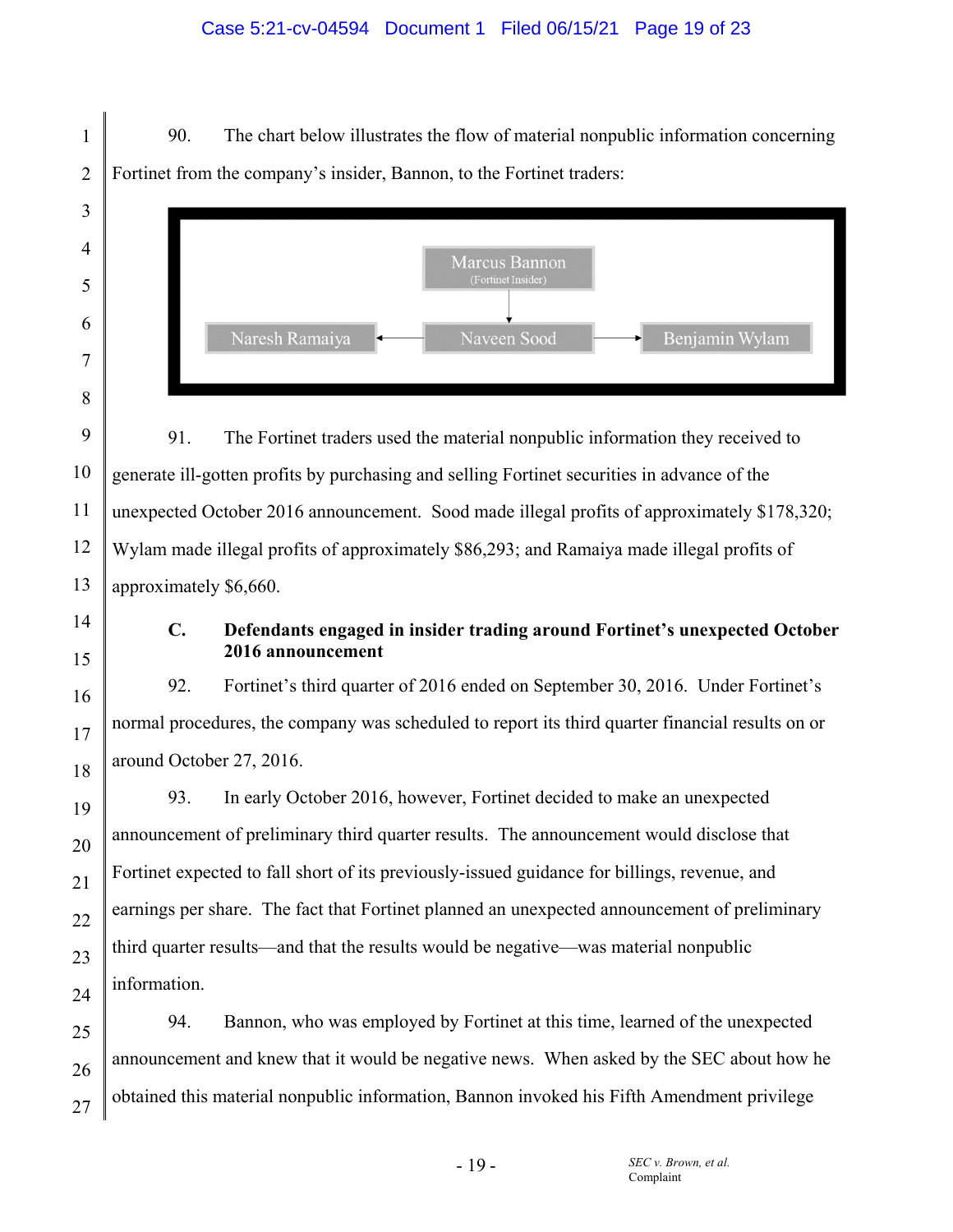#### Case 5:21-cv-04594 Document 1 Filed 06/15/21 Page 20 of 23

1 2 3 against self-incrimination and refused to answer. In any event, Bannon knew, or was reckless in not knowing, that he had a duty to Fortinet to maintain the confidentiality of the company's material nonpublic information.

4 5 6 7 8 9 95. In violation of Bannon's duty of trust and confidence to Fortinet, Bannon conveyed to Sood the material nonpublic information that Fortinet was planning an unexpected third quarter earnings announcement, and that it would be negative. On October 3, 2016, beginning at 2:56 p.m. PT (after the stock market closed), Bannon and Sood exchanged four text messages. Bannon knew, or was reckless in not knowing, that Sood would trade Fortinet securities on the basis of that material nonpublic information.

10 11 12 13 96. After receiving from Bannon material nonpublic information about the unexpected Fortinet announcement, Sood purchased Fortinet securities to profit from the negative news. On October 4, 2016, the day after receiving the texts from Bannon, Sood purchased 250 Fortinet put option contracts with an expiration date in October 2016.

14 15 16 17 97. Sood knew that Bannon worked for Fortinet. Sood also knew, consciously avoided knowing, or was reckless in not knowing, that Bannon violated his duty of trust and confidence to Fortinet by informing Sood about the substance of Fortinet's unexpected earnings announcement.

18 19 20 21 22 23 98. Additionally, Sood tipped Ramaiya about the substance of Fortinet's unexpected announcement. From his communications with Sood, Ramaiya knew, consciously avoided knowing, or was reckless in not knowing, that the information about the unexpected announcement came from a Fortinet insider. After receiving the material nonpublic information, Ramaiya purchased Fortinet securities. On October 4, 2016, the same day that Sood purchased Fortinet put option contracts, Ramaiya also purchased 10 Fortinet put option contracts.

24 25 26 99. From October 4 to the date of the unexpected announcement, October 11, 2016, Sood purchased 650 Fortinet put option contracts, and Ramaiya purchased 30 Fortinet put option contracts.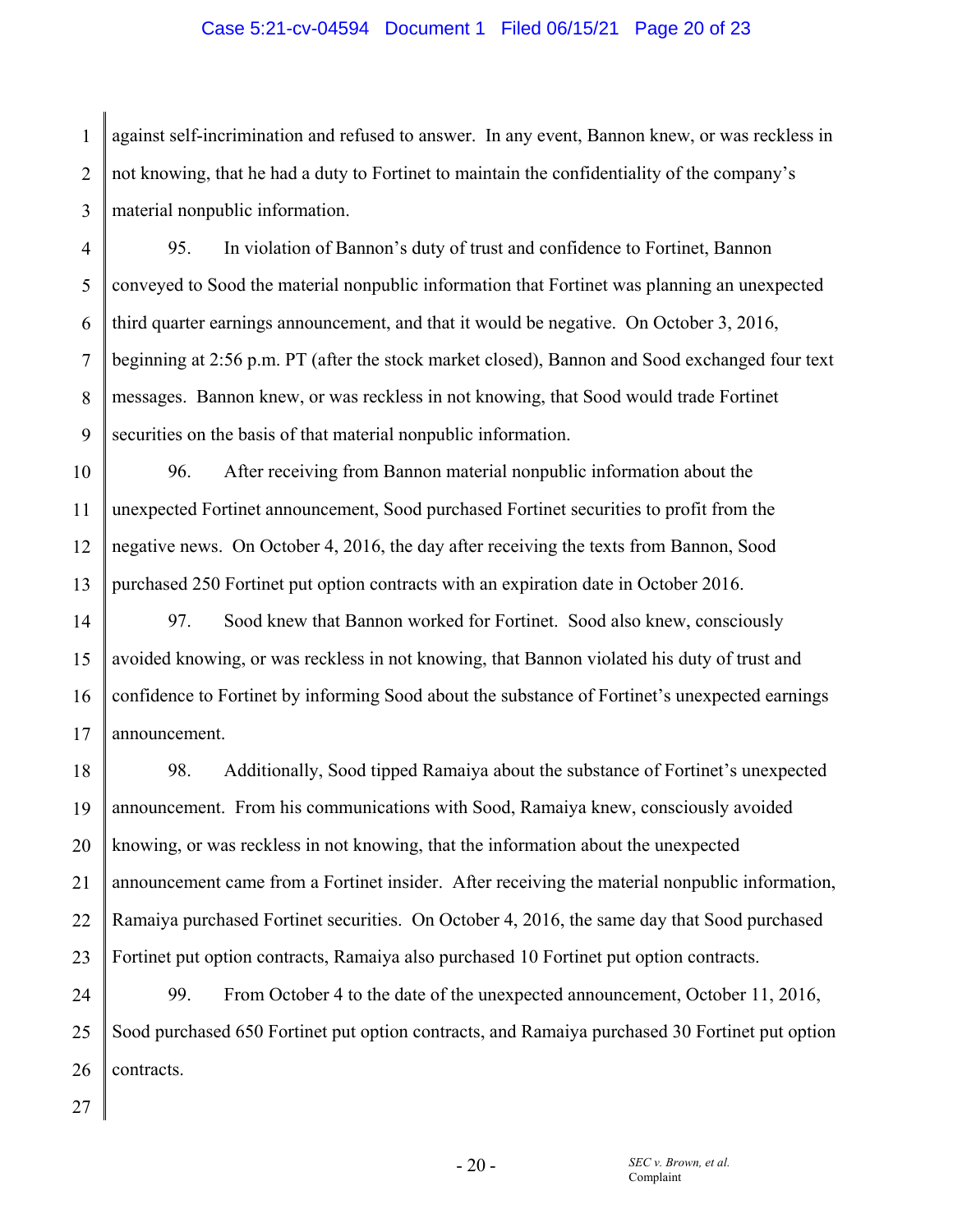#### Case 5:21-cv-04594 Document 1 Filed 06/15/21 Page 21 of 23

1 2 3 4 5 6 100. Sood also tipped Wylam about the substance of Fortinet's unexpected announcement. On October 10, 2016, after the stock market closed for the day, Sood sent a WhatsApp message to Wylam, stating that Fortinet was "going to come out pre earnings and say they are gonna miss." Moments later, Sood sent another WhatsApp message to Wylam, stating "thats what my contact says." Wylam knew, from his communications with Sood, that Sood's "contact" was a Fortinet insider.

7 8 9 101. On October 11, 2016, the morning after receiving the WhatsApp messages from Sood, Wylam sold short 20,000 Fortinet shares for a total cost of approximately \$682,957. That was the first time Wylam ever purchased or sold Fortinet securities.

10 11 12 13 14 15 16 17 18 102. On October 11, 2016, Fortinet's stock price closed at \$34.09 per share. That same day, after the stock market closed, Fortinet publicly announced its unexpected and negative preliminary third quarter results. Among other things, Fortinet announced that it expected (i) quarterly billings "in the range of \$343 million to \$348 million compared to our previously announced guidance of \$372 million to \$376 million;" (ii) quarterly revenue "in the range of \$311 million to \$316 million compared to our previously announced guidance of \$319 million to \$324 million;" and earnings per share "to be \$0.15 to \$0.16 compared to our previously announced guidance of \$0.17 to \$0.18." The next day after that announcement, October 12, 2016, Fortinet's stock price closed at \$30.66 per share, a drop of 10% from the prior day.

19 20 21 103. After Fortinet's stock price dropped as a result of the unexpected October 11 announcement, Sood profited in the amount of approximately \$178,312; Wylam profited in the amount of approximately \$86,293; and Ramaiya profited in the amount of approximately \$6,660.

22

23

24

#### **FIRST CLAIM FOR RELIEF**

# **Violations of Section 10(b) of the Exchange Act and Rule 10b-5**

## **(Against All Defendants)**

25 26 104. All of the foregoing paragraphs are re-alleged and incorporated by reference. 105. As set forth above, Brown and Bannon owed a duty of trust or confidence to their

27 employers, Infinera and Fortinet, respectively, to maintain the confidentiality of their employers'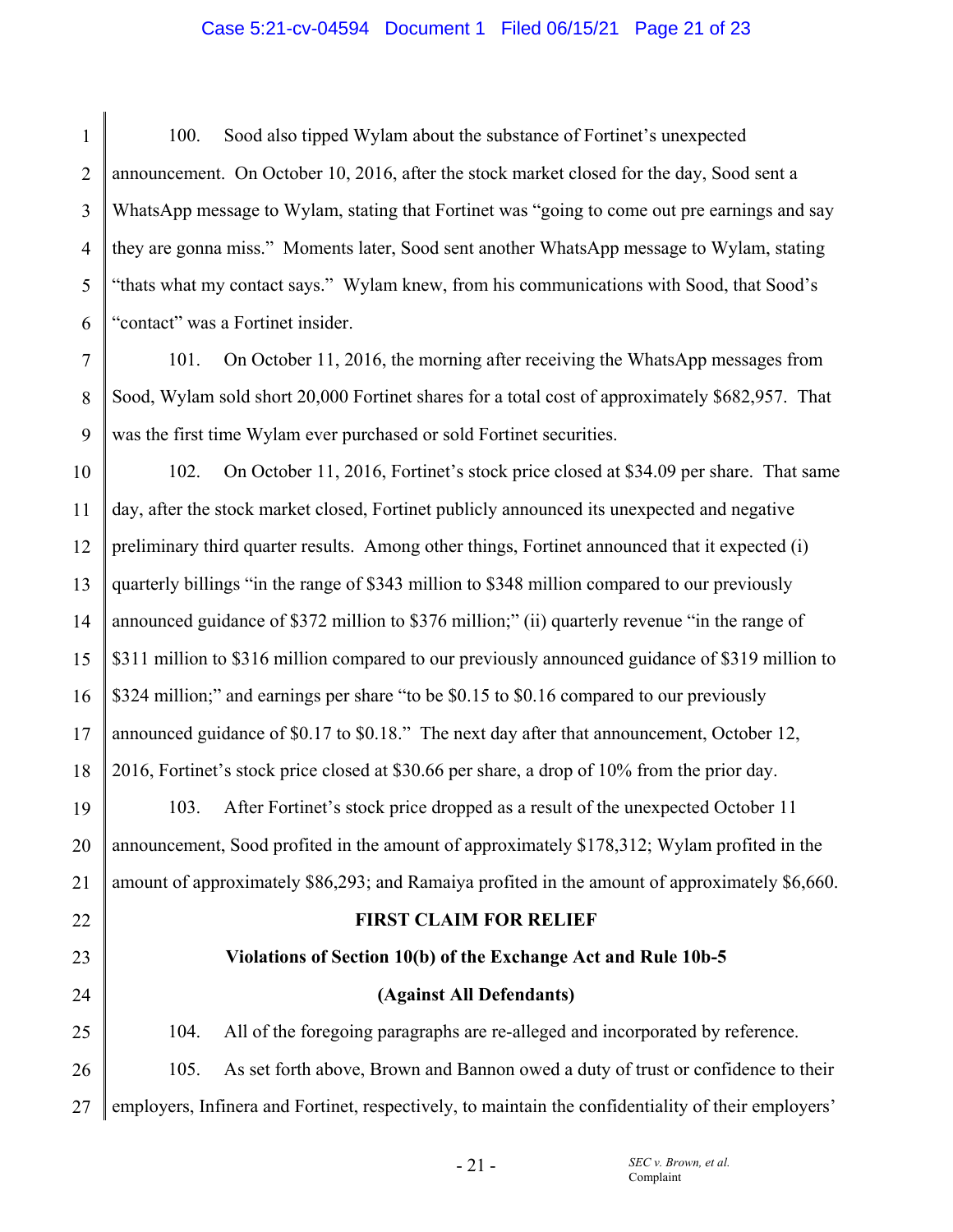#### Case 5:21-cv-04594 Document 1 Filed 06/15/21 Page 22 of 23

1 2 3 4 5 6 material nonpublic information. In breach of that duty, Brown and Bannon communicated material nonpublic information about their employers to the other Defendants while knowing, or recklessly not knowing, that the other Defendants would purchase or sell securities on the basis of that information. Brown and Bannon communicated material nonpublic information to the other Defendants in exchange for personal benefits or with the expectation of receiving personal benefits.

7 8 9 10 11 106. As set forth above, Wylam, Sood, Bannon, Rauch, and Ramaiya purchased or sold Infinera and Fortinet securities on the basis of material nonpublic information provided by Brown and Bannon. Wylam, Sood, Bannon, Rauch, and Ramaiya knew, consciously avoided knowing, or were reckless in not knowing, that the material nonpublic information about Infinera and Fortinet was communicated in breach of a duty of trust or confidence.

12 13 14 15 16 17 107. By the conduct alleged in this Complaint, each Defendant, directly or indirectly, in connection with the purchase or sale of a security, by the use of means or instrumentalities of interstate commerce, of the mails, or of the facilities of a national securities exchange, and acting knowingly or recklessly: (a) employed devices, schemes, or artifices to defraud; (b) made material misstatements or omissions; or (c) engaged in acts, practices, or courses of business that operated or would operate as a fraud or deceit upon other persons.

18 19 20 108. Each Defendant thus violated Section 10(b) of the Exchange Act, 15 U.S.C. § 78j(b), and Rule 10b-5 thereunder, 17 C.F.R. § 240.10b-5. Unless restrained and enjoined, Defendants will continue to violate those provisions of the federal securities laws.

**PRAYER FOR RELIEF** 

22 23 24 Accordingly, the SEC respectfully requests that the Court grant the following relief: A. Permanently enjoin each Defendant from violating Section 10(b) of the Exchange Act, 15 U.S.C. § 78j(b), and Rule 10b-5 thereunder, 17 C.F.R. § 240.10b-5;

25 26 B. Order each Defendant to pay civil monetary penalties pursuant to Section 21A of the Exchange Act, 15 U.S.C. § 78u-1; and

27

21

C. Grant such further relief as the Court deems appropriate.